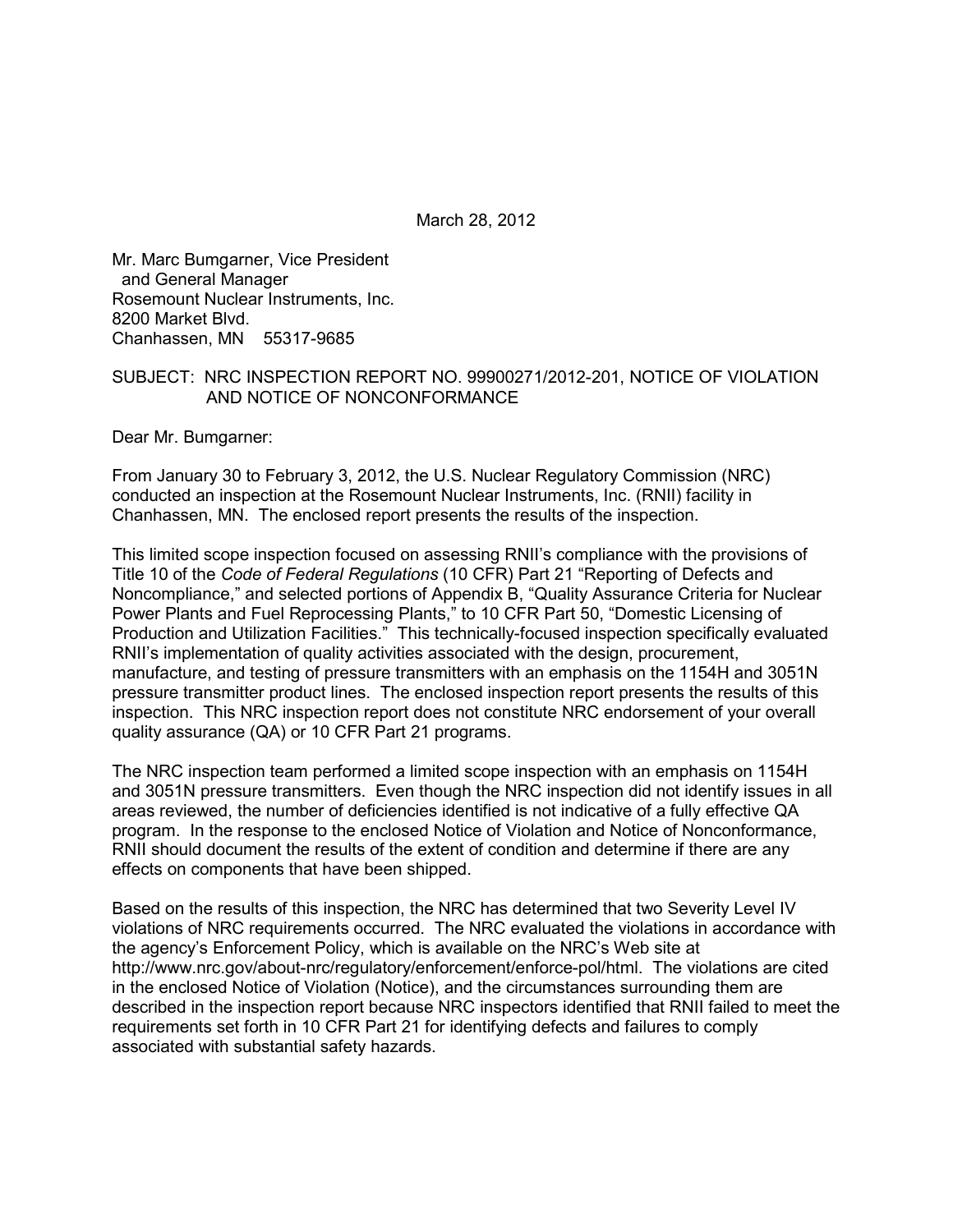#### M. Bumgarner - 2 -

You are required to respond to this letter and should follow the instructions in the enclosed Notice when preparing your response. If you have additional information that you believe the NRC should consider, you may provide it in your response to the Notice. The NRC will use your response, in part, to determine if further enforcement action is necessary to ensure compliance with regulatory requirements.

In addition, during this inspection, NRC inspectors found that implementation of your QA program failed to meet certain NRC requirements contractually imposed on you by your customers or NRC licensees. Specifically, the inspection team determined that RNII was not implementing aspects of its design control, procurement/supplier control, and manufacturing control programs consistent with regulatory requirements. These nonconformances are cited in the enclosed Notice of Nonconformance (NON), and the enclosed inspection report describes in detail the circumstances surrounding them.

Please provide a written explanation or statement within 30 days of this letter in accordance with the instructions specified in the enclosed NON. We will consider extending the response time if you show good cause for us to do so.

In accordance with 10 CFR 2.390, "Public Inspections, Exemptions, Requests for Withholding," of NRC's "Rules of Practice," a copy of this letter, its enclosures, and your response will be made available electronically for public inspection in the NRC Public Document Room or from the NRC's document system Agencywide Documents Access and Management System (ADAMS), accessible from the NRC Web site at http://www.nrc.gov/reading-rm/adams.html. To the extent possible, your response should not include any personal privacy, proprietary, or Safeguards Information so that it can be made available to the public without redaction. If personal privacy or proprietary information is necessary to provide an acceptable response, then please provide a bracketed copy of your response that identifies the information that should be protected and a redacted copy of your response that deletes such information. If you request that such material is withheld from public disclosure, you must specifically identify the portions of your response that you seek to have withheld and provide in detail the bases for your claim (e.g., explain why the disclosure of information will create an unwarranted invasion of personal privacy or provide the information required by 10 CFR 2.390(b) to support a request for withholding confidential commercial or financial information). If Safeguards Information is necessary to provide an acceptable response, please provide the level of protection described in 10 CFR 73.21, "Protection of Safeguards Information: Performance Requirements."

Sincerely,

#### **/RA/**

Richard A. Rasmussen, Chief Electrical Vendor Branch Division of Construction Inspection and Operational Programs Office of New Reactors

Docket No.: 99900271

Enclosures: As Stated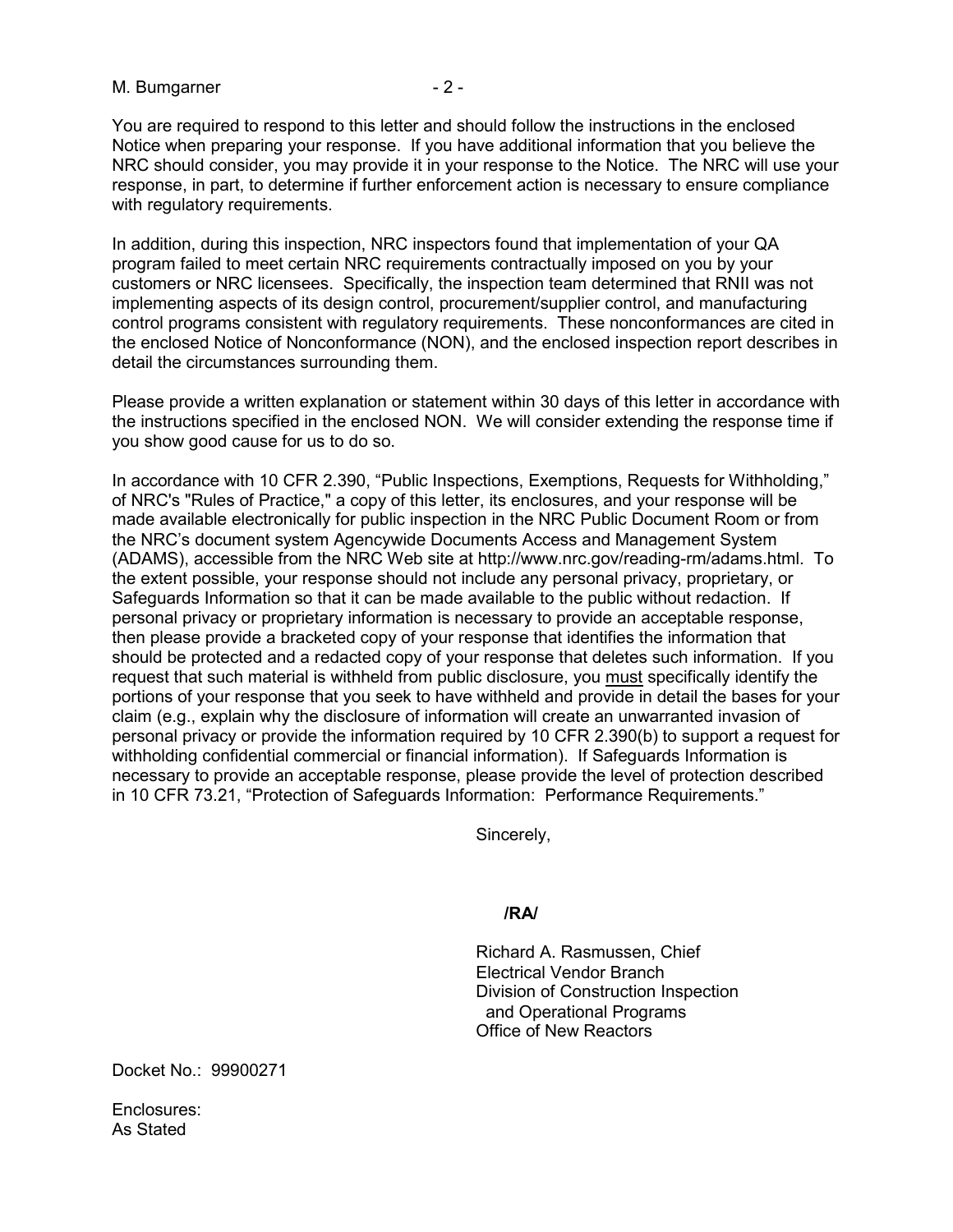In addition, during this inspection, NRC inspectors found that implementation of your QA program failed to meet certain NRC requirements contractually imposed on you by your customers or NRC licensees. Specifically, the inspection team determined that RNII was not implementing aspects of its design control, procurement/supplier control, and manufacturing control programs consistent with regulatory requirements. These nonconformances are cited in the enclosed Notice of Nonconformance (NON), and the enclosed inspection report describes in detail the circumstances surrounding them.

Please provide a written explanation or statement within 30 days of this letter in accordance with the instructions specified in the enclosed NON. We will consider extending the response time if you show good cause for us to do so.

In accordance with 10 CFR 2.390, "Public Inspections, Exemptions, Requests for Withholding," of NRC's "Rules of Practice," a copy of this letter, its enclosures, and your response will be made available electronically for public inspection in the NRC Public Document Room or from the NRC's document system Agencywide Documents Access and Management System (ADAMS), accessible from the NRC Web site at http://www.nrc.gov/reading-rm/adams.html. To the extent possible, your response should not include any personal privacy, proprietary, or Safeguards Information so that it can be made available to the public without redaction. If personal privacy or proprietary information is necessary to provide an acceptable response, then please provide a bracketed copy of your response that identifies the information that should be protected and a redacted copy of your response that deletes such information. If you request that such material is withheld from public disclosure, you must specifically identify the portions of your response that you seek to have withheld and provide in detail the bases for your claim (e.g., explain why the disclosure of information will create an unwarranted invasion of personal privacy or provide the information required by 10 CFR 2.390(b) to support a request for withholding confidential commercial or financial information). If Safeguards Information is necessary to provide an acceptable response, please provide the level of protection described in 10 CFR 73.21, "Protection of Safeguards Information: Performance Requirements."

Sincerely,

# **/RA/**

Richard A. Rasmussen, Chief Electrical Vendor Branch Division of Construction Inspection and Operational Programs Office of New Reactors

Docket No.: 99900271

Enclosures: As Stated

| ASakadales<br><b>TJackson</b>                                                                                                             | DISTRIBUTION:<br><b>DAvers</b><br>IJung |               | RMcIntyre<br>RidsNroDcip | PPrescott<br>Marc.Bumgarner@Emerson.com |               |
|-------------------------------------------------------------------------------------------------------------------------------------------|-----------------------------------------|---------------|--------------------------|-----------------------------------------|---------------|
| RidsNroDcipCEVB<br>RidsNroDcipCMVB<br>Duyen.Pham@Emerson.com<br>ADAMS Accession No.: ML12060A393<br>Concurred via email<br><b>NRC-001</b> |                                         |               |                          |                                         |               |
| <b>OFFICE</b>                                                                                                                             | NRO/DCIP/CMVB                           | NRO/DCIP/CEVB | NRO/DCIP/CEVB            | RG-II/DCI/CIB1                          | NRO/DCIP/CEVB |
| <b>NAME</b>                                                                                                                               | <b>BClarke</b>                          | EHuang        | DPasquale                | LDumont                                 | GLipscomb     |
| <b>DATE</b>                                                                                                                               | 3/21/2012                               | 3/22/2012     | 3/26/2012                | 3/26/2012                               | 3/22/2012     |
| <b>OFFICE</b>                                                                                                                             | NRO/DCIP/CAEB                           | NRO/DCIP/CEVB |                          |                                         |               |
| <b>NAME</b>                                                                                                                               | TFrve                                   | RRasmussen    |                          |                                         |               |
| <b>DATE</b>                                                                                                                               | 3/27/2012                               | 03/28/2012    |                          |                                         |               |

**OFFICIAL RECORD COPY**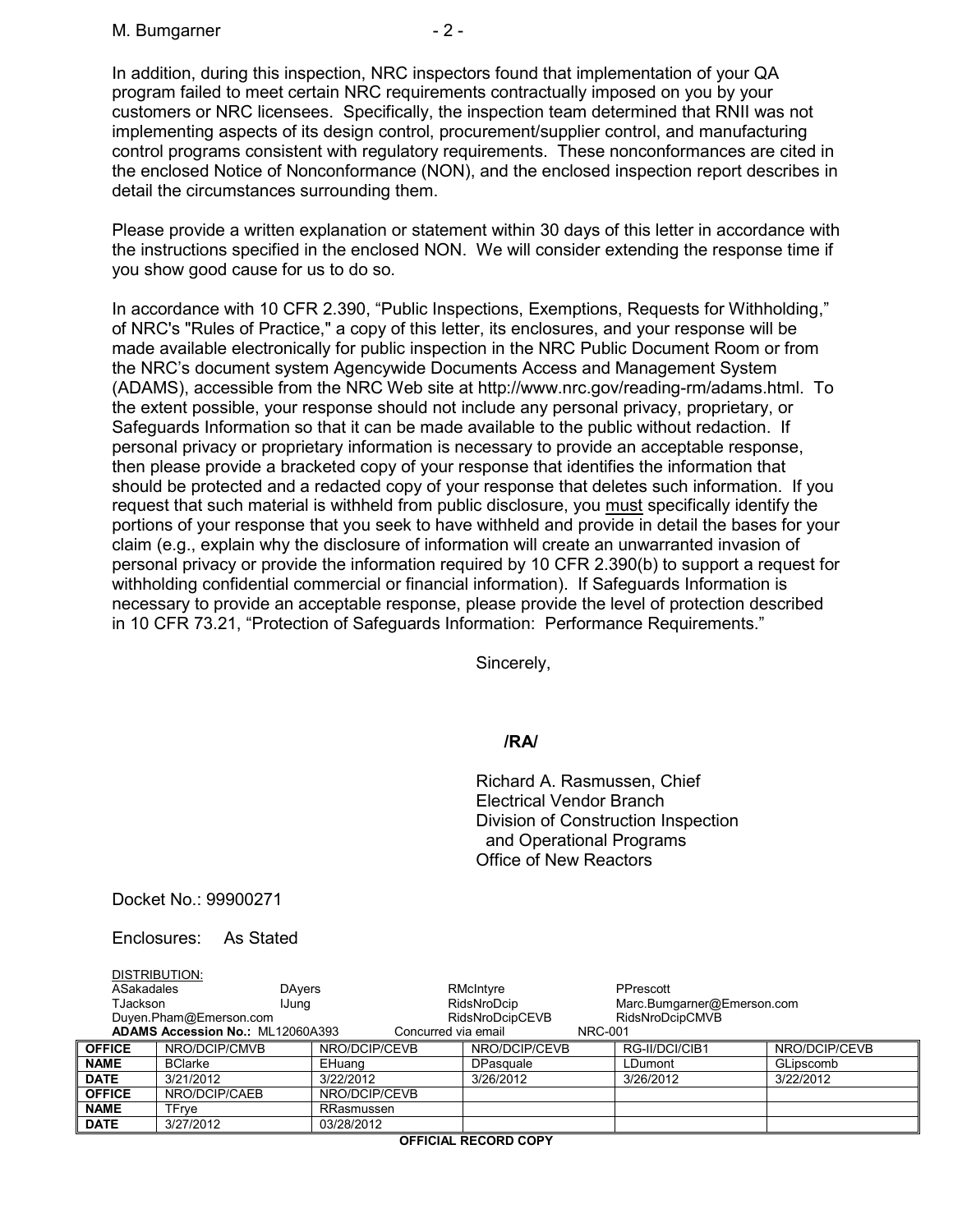## **NOTICE OF VIOLATION**

Rosemount Nuclear Instruments, Inc.<br>
Emerson Process Management<br>
Inspection Report No. 9990 8200 Market Blvd. Chanhassen, MN 55317-9685

Inspection Report No. 99900271/2012-201

Based on the results of a U.S. Nuclear Regulatory Commission (NRC) inspection conducted January 30 to February 3, 2012, of activities performed at Rosemount Nuclear Instruments, Inc. (RNII), two violations of NRC requirements were identified. In accordance with the NRC Enforcement Policy, the violations are listed below:

A. Title 10 of the *Code of Federal Regulations* (10 CFR) Section 21.21, "Notification of Failure To Comply or Existence of a Defect and Its Evaluation," paragraph 21.21(a)(1), requires, in part, "that each individual, corporation, partnership, dedicating entity, or other entity subject to the regulations in this part shall adopt appropriate procedures to evaluate deviations and failures to comply to identify defects and failures to comply associated with substantial safety hazards as soon as practicable, and, except as provided in paragraph (a)(2), in all cases within 60 days of discovery, in order to identify a reportable defect."

Contrary to the above, as of February 3, 2012, RNII failed to complete 10 CFR Part 21, "Reporting of Defects and Noncompliance," notifications within the 60-day reporting requirement in the following three instances:

- (1) 10 CFR Part 21 Notification regarding Model 3051N Pressure Transmitters, dated July 12, 2010
- (2) 10 CFR Part 21 Notification regarding Model 1152 Differential Pressure Transmitters with Output Code "L" 10-50mA Electronics, dated December 2, 2010
- (3) 10 CFR Part 21 Notification regarding Model 1153 Series B, 1154 and 1154 Series H Pressure Transmitters, dated September 6, 2011

This issue has been identified as Notice of Violation 99900271/2012-201-01.

This is a Severity Level IV violation (Section 6.9.d of the NRC Enforcement Policy).

B. 10 CFR 21.21(a)(1), requires, in part, "that each individual, corporation, partnership, dedicating entity, or other entity subject to the regulations in this part shall adopt appropriate procedures to evaluate deviations and failures to comply to identify defects and failures to comply associated with substantial safety hazards as soon as practicable, and, except as provided in paragraph (a)(2), in all cases within 60 days of discovery, in order to identify a reportable defect."

Contrary to the above, as of February 3, 2012, RNII failed to evaluate a deviation associated with a potential safety hazard. Specifically, the effect of the deviation on a calibration unit was not evaluated as committed to in the minutes of a May 26, 2011, Part 21 Committee Meeting which stated, "R48 is used in the Calibration Unit. This will be evaluated to see if it has any impact on the 710's safety related function."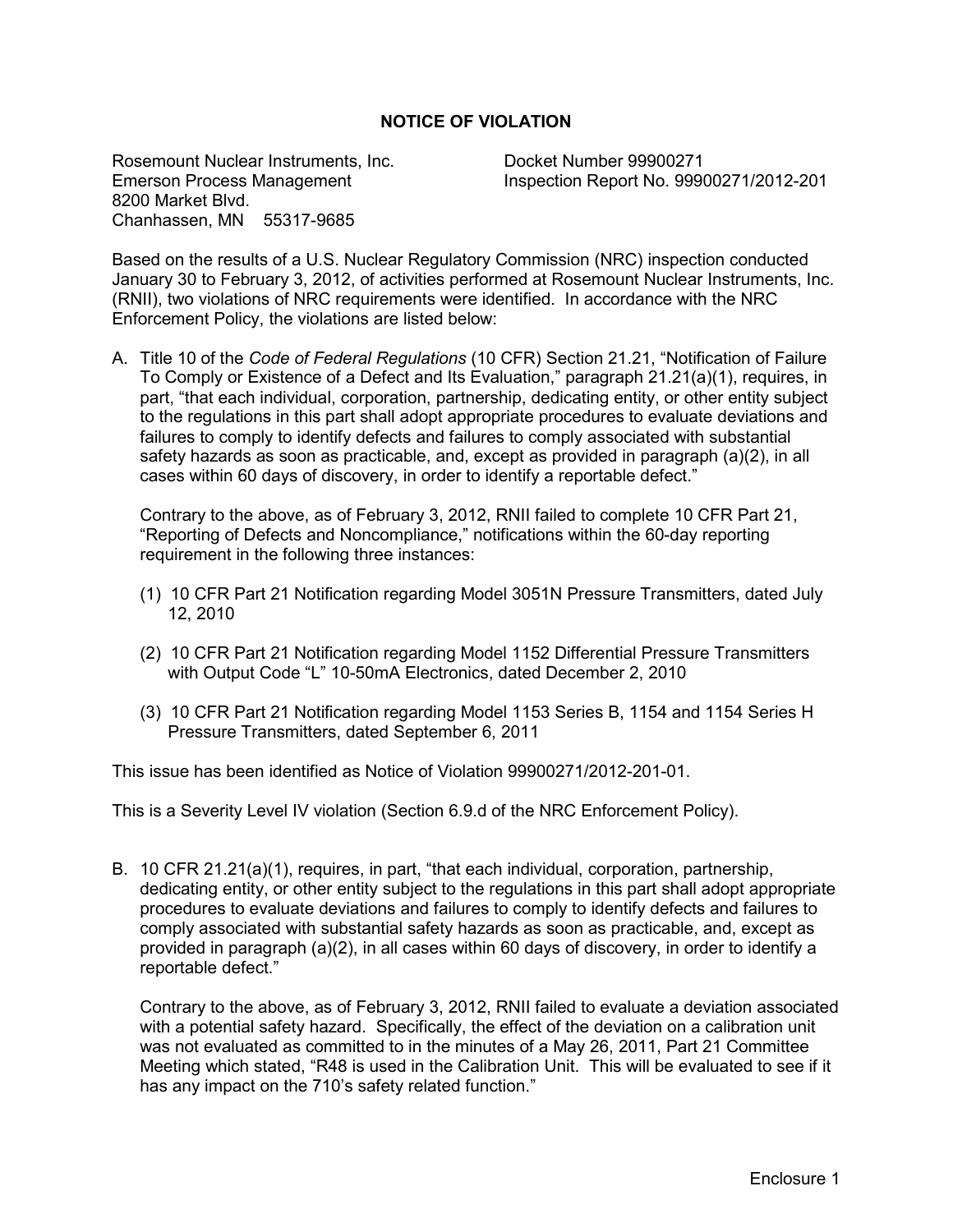This issue has been identified as Notice of Violation 99900271/2012-201-02.

This is a Severity Level IV violation (Section 6.9.d of the NRC Enforcement Policy).

Pursuant to the provisions of 10 CFR 2.201, "Notice of Violation," RNII is hereby required to submit a written statement or explanation to the U.S. Nuclear Regulatory Commission, ATTN: Document Control Desk, Washington, DC 20555-0001, with a copy to the Chief, Construction Electrical Vendor Branch, Division of Construction Inspection and Operational Programs, Office of New Reactors, within 30 days of the date of the letter transmitting this Notice of Violation (Notice). This reply should be clearly marked as a "Reply to a Notice of Violation" and should include: (1) the reason for the violation, or, if contested, the basis for disputing the violation or severity level; (2) the corrective steps that have been taken and the results achieved; (3) the corrective steps that will be taken to avoid further violations; and (4) the date when full compliance will be achieved. Your response may reference or include previous docketed correspondence, if the correspondence adequately addresses the required response. Where good cause is shown, the NRC will consider extending the response time.

If you contest this enforcement action, you should also provide a copy of your response, with the basis for your denial, to the Director, Office of Enforcement, U.S. Nuclear Regulatory Commission, Washington, DC 20555-0001.

Because your response will be made available electronically for public inspection in the NRC Public Document Room or from the NRC's Agencywide Documents Access and Management System, accessible from the NRC Web site at http://www.nrc.gov/reading-rm/adams.html to the extent possible, it should not include any personal privacy, proprietary, or Safeguards Information so that it can be made available to the public without redaction. If personal privacy or proprietary information is necessary to provide an acceptable response, then please provide a bracketed copy of your response that identifies the information that should be protected and a redacted copy of your response that deletes such information. If you request withholding of such material, you must specifically identify the portions of your response that you seek to have withheld and provide in detail the bases for your claim of withholding (e.g., explain why the disclosure of information will create an unwarranted invasion of personal privacy or provide the information required by 10 CFR 2.390(b) to support a request for withholding confidential commercial or financial information). If Safeguards Information is necessary to provide an acceptable response, please provide the level of protection, described in 10 CFR 73.21, "Protection of Safeguards Information: Performance Requirements."

In accordance with 10 CFR 19.11, you may be required to post this Notice within two working days of receipt.

Dated this 28<sup>th</sup> of March 2012.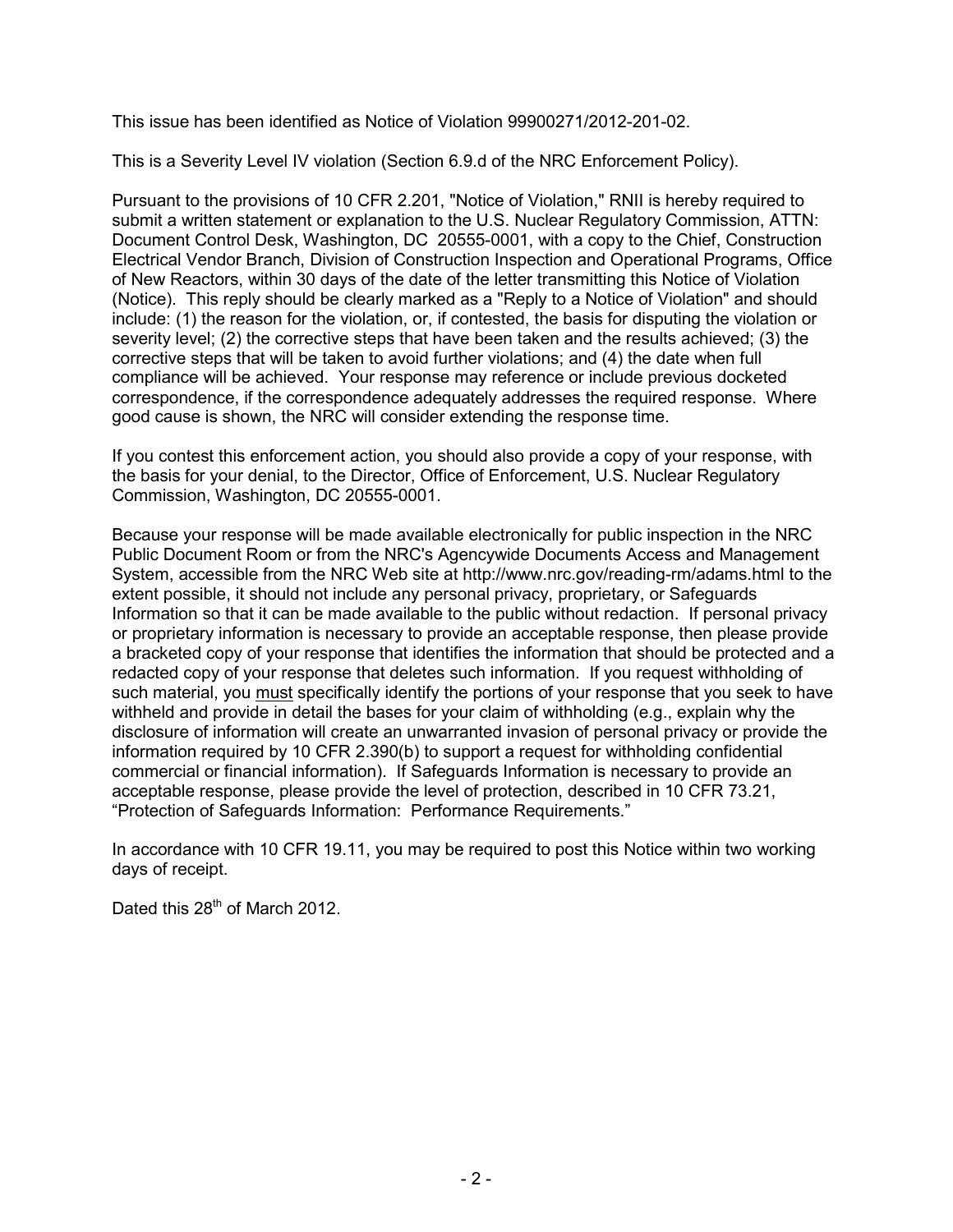## **NOTICE OF NONCONFORMANCE**

Rosemount Nuclear Instruments, Inc.<br>
Emerson Process Management<br>
Inspection Report No. 9990 8200 Market Blvd. Chanhassen, MN 55317-9685

Inspection Report No. 99900271/2012-201

Based on the results of a U.S. Nuclear Regulatory Commission (NRC) inspection conducted on January 30 to February 3, 2012, of activities performed at Rosemount Nuclear Instruments, Inc. (RNII), it appears that certain activities were not conducted in accordance with NRC requirements, which are contractually imposed upon RNII by your customers or by NRC licensees.

A. Criterion III, "Design Control," of Appendix B, "Quality Assurance Program Criteria for Nuclear Power Plants and Fuel Reprocessing Plants," to Title 10 of the *Code of Federal Regulations* (10 CFR) Part 50, "Domestic Licensing of Production and Utilization Facilities," states, in part, that:

• "Measures shall be established for the identification and control of design interfaces and for coordination among participating design organizations. These measures shall include the establishment of procedures among participating design organizations for the review, approval, release, distribution, and revision of documents involving design interfaces."

Contrary to the above, as of February 3, 2012, RNII failed to establish measures that would preclude unauthorized access to quality records associated with the design control process, such that modifications or deletions of design documents were not controlled. Specifically, RNII failed to:

- (1) Limit access to test data results from the 115X Amplifier functional test
- (2) Limit access to the Nuclear Supplier List (NSL)
- (3) Limit access to the Parts Classification List (PCL).
- "Design control measures shall provide for verifying or checking the adequacy of design, such as by the performance of design reviews, by the use of alternate or simplified calculational methods, or by the performance of a suitable testing program."

Contrary to the above, as of February 3, 2012, RNII failed to adequately verify or check the design for the 601TT4000 software used during temperature coefficient testing. Specifically, the software requirements document did not have required reviews and approvals and the requirements were not traceable to the test plan for software design verification.

• "Measures shall also be established for the selection and review for suitability of application of materials, parts, equipment, and processes that are essential to the safety-related functions of the structures, systems and components," and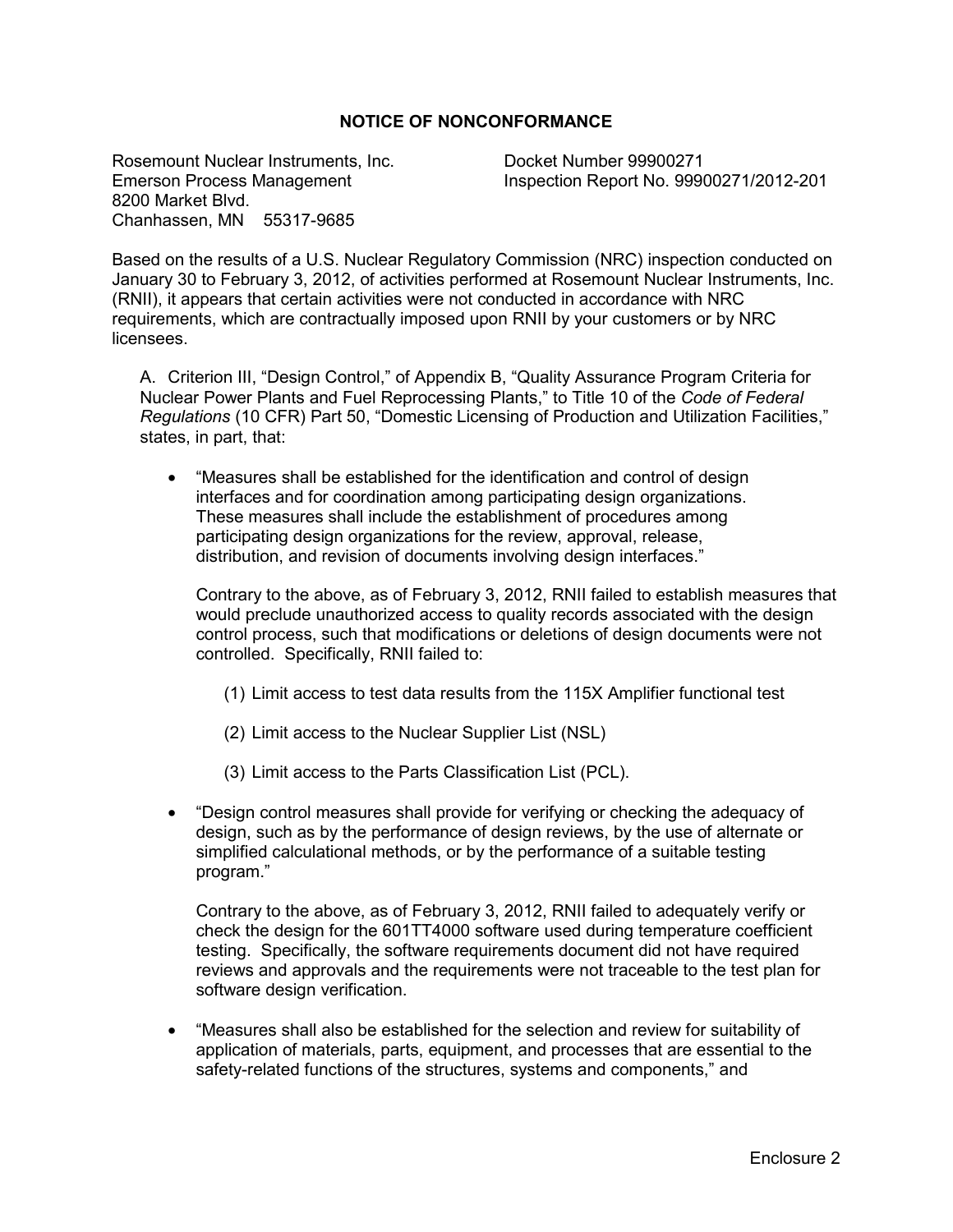"Where a test program is used to verify the adequacy of a specific design feature in lieu of other verifying or checking processes, it shall include suitable qualifications testing of a prototype unit under the most adverse design conditions," and

"Design changes, including field changes, shall be subject to design control measures commensurate with those applied to the original design and be approved by the organization that performed the original design unless the applicant designates another responsible organization."

Contrary to the above, as of February 3, 2012, RNII's commercial grade dedication program failed to provide reasonable assurance that specified quality standards in design documents were effectively controlled in the following three instances:

(1) RNII failed to perform a technical evaluation to justify a reduction in the critical characteristics of acceptance related to the dielectric qualities of the silicone oil used in its pressure transmitters.

Additionally, RNII failed to perform a technical evaluation to verify that a captive screw used to secure a printed circuit board in a safety-related, seismically-qualified transmitter, would perform its intended safety function. RNII listed the diameter, length and thread profiles as critical characteristics, but failed to identify or document the material of construction as a critical characteristic of acceptance.

- (2) RNII failed to perform a technical evaluation to verify material substitutions made by a supplier of printed circuit boards. Specifically, the purchase documents for a commercial circuit board to be dedicated via the commercial survey method allowed the commercial vendor to substitute components without further RNII evaluation
- (3) RNII failed to perform a technical evaluation to verify that the unique silicone oil specified in the environmental qualification test reports for transmitters qualified for "harsh environment" was the identical oil installed in the transmitter.

These issues have been identified as Nonconformance (NON) 99900271/2012-201-03.

B. Criterion XIII, "Handling, Storage and Shipping," of Appendix B to 10 CFR Part 50 states, in part, that "measures shall be established to control the handling, storage, shipping, cleaning and preservation of material and equipment in accordance with work and inspection instructions to prevent damage or deterioration."

RNII Quality Manual, Revision AB, Section 13.1, states, in part, that "handling, storage, shipping, cleaning and preservation of equipment and materials are performed in accordance with established procedures, instructions and drawings in order to maintain conformity to requirements."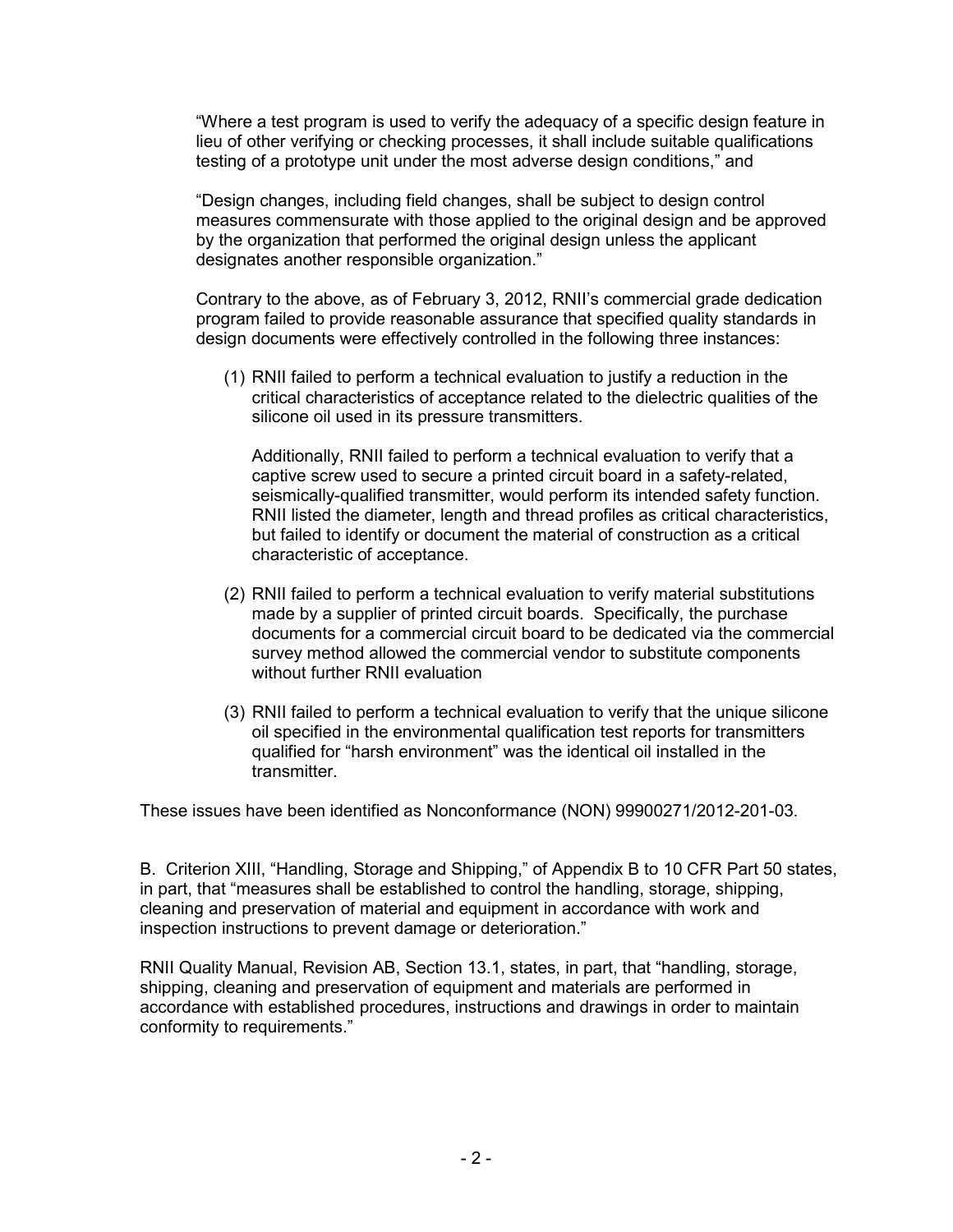Contrary to the above, as of February 3, 2012, RNII failed to establish procedures and failed to evaluate the cleaning and preservation of equipment and materials to maintain conformity to requirements. Specifically, RNII used ammonium chloride within the nuclear component assembly area without procedural controls or evaluation of potential detrimental effect on electronic circuit boards and metallic components.

This issue has been identified as Nonconformance 99900271/2012-201-04.

Please provide a written statement or explanation to the U.S. Nuclear Regulatory Commission, ATTN: Document Control Desk, Washington, DC 20555-0001 with a copy to the Chief, Construction Electrical Vendor Branch, Division of Construction Inspection and Operational Programs, Office of New Reactors, within 30 days of the date of the letter transmitting this Notice of Nonconformance. This reply should be clearly marked as a "Reply to a Notice of Nonconformance" and should include for each noncompliance: (1) the reason for the noncompliance, or if contested, the basis for disputing the noncompliance; (2) the corrective steps that have been taken and the results achieved; (3) the corrective steps that will be taken to avoid noncompliances; and (4) the date when your corrective action will be completed. Where good cause is shown, the NRC will consider extending the response time.

Because your response will be made available electronically for public inspection in the NRC Public Document Room or from the NRC's document system Agencywide Documents Access and Management System (ADAMS), accessible from the NRC Web site at http://www.nrc.gov/reading-rm/adams.html, to the extent possible, it should not include any personal privacy, proprietary, or Safeguards Information so that it can be made available to the public without redaction. If personal privacy or proprietary information is necessary to provide an acceptable response, then please provide a bracketed copy of your response that identifies the information that should be protected and a redacted copy of your response that deletes such information. If you request withholding of such material, you must specifically identify the portions of your response that you seek to have withheld and provide in detail the bases for your claim of withholding (e.g., explain why the disclosure of information will create an unwarranted invasion of personal privacy or provide the information required by 10 CFR 2.390(b) to support a request for withholding confidential commercial or financial information). If Safeguards Information is necessary to provide an acceptable response, please provide the level of protection described in 10 CFR 73.21, "Protection of Safeguards Information: Performance Requirements."

Dated this 28<sup>th</sup> day of March 2012.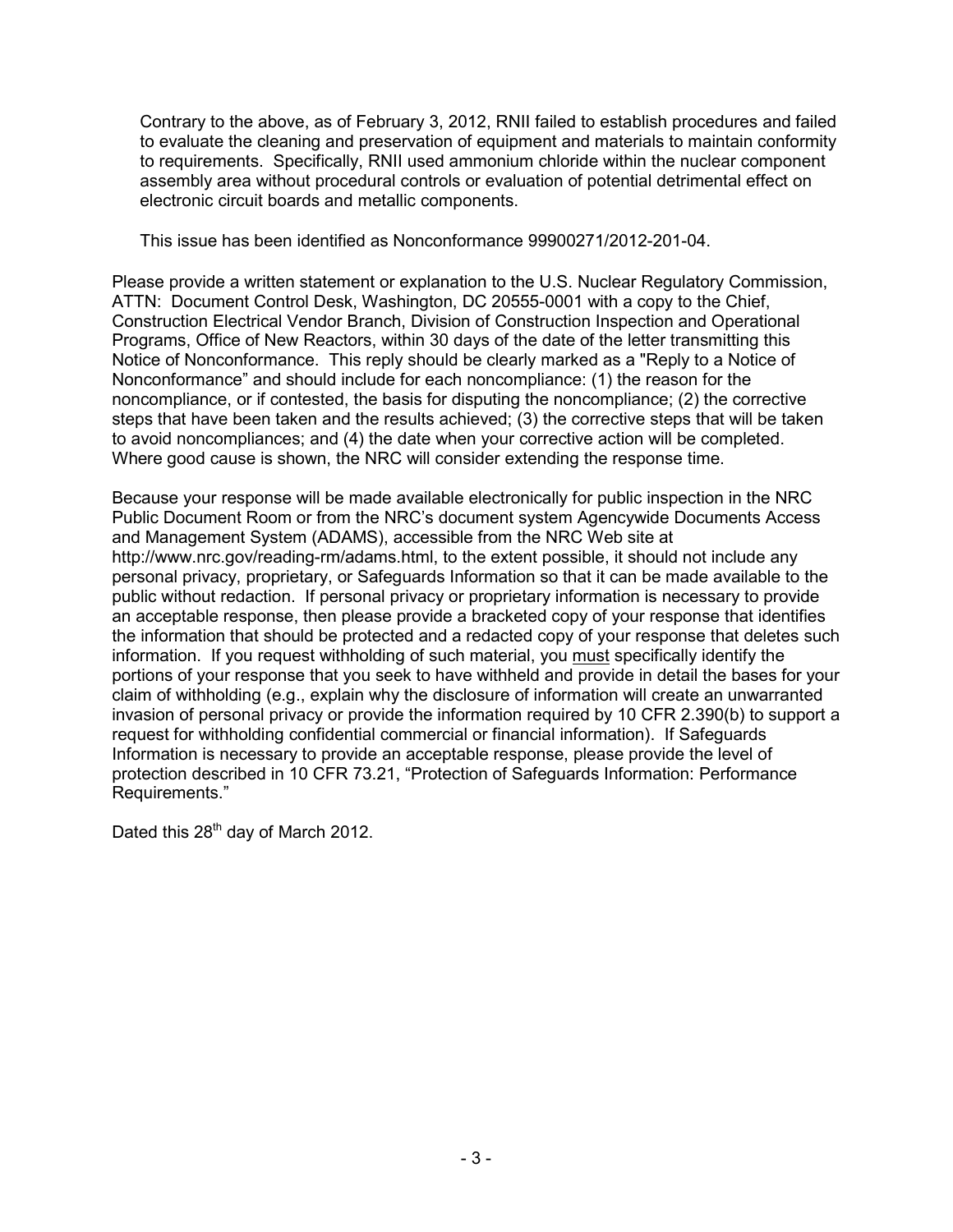#### U.S. NUCLEAR REGULATORY COMMISSION OFFICE OF NEW REACTORS DIVISION OF CONSTRUCTION INSPECTION AND OPERATIONAL PROGRAMS VENDOR INSPECTION REPORT

| Docket No.:                    | 99900271                                                                                                                                                                                                                                                                                                                                                                                                                               |
|--------------------------------|----------------------------------------------------------------------------------------------------------------------------------------------------------------------------------------------------------------------------------------------------------------------------------------------------------------------------------------------------------------------------------------------------------------------------------------|
| Report No.:                    | 99900271/2012-201                                                                                                                                                                                                                                                                                                                                                                                                                      |
| Vendor:                        | Rosemount Nuclear Instruments, Inc.<br>8200 Market Blvd.<br>Chanhassen, MN 55317                                                                                                                                                                                                                                                                                                                                                       |
| Vendor Contact:                | Ms. Duyen Pham, Quality Manager<br>Phone: (952) 949-5363<br>duyen.pham@emerson.com                                                                                                                                                                                                                                                                                                                                                     |
| Nuclear Industry:              | Rosemount Nuclear Instruments, Inc. (RNII) scope of supply for<br>the nuclear industry includes design, engineering, manufacturing<br>and supply of pressure transmitters, differential pressure<br>transmitters, trip/calibration systems, signal conditioners, spare<br>and replacement parts and repair services. RNII is a supplier of<br>analog and digital pressure transmitters for the Watts Bar Unit 2<br>completion project. |
| <b>Inspection Dates:</b>       | January 30 - February 3, 2012                                                                                                                                                                                                                                                                                                                                                                                                          |
| <b>Inspection Team Leader:</b> | George Lipscomb, NRO/DCIP/CEVB                                                                                                                                                                                                                                                                                                                                                                                                         |
| Inspectors:                    | Daniel Pasquale, NRO/DCIP/CEVB<br>Eugene Huang, NRO/DCIP/CEVB<br>Louis Dumont, RG-II/DCI/CIB1<br>Brent Clarke, NRO/DCIP/CMVB                                                                                                                                                                                                                                                                                                           |
| Approved by:                   | Richard A. Rasmussen, Chief<br><b>Electrical Vendor Branch</b><br>Division of Construction Inspection and Operational Programs<br><b>Office of New Reactors</b>                                                                                                                                                                                                                                                                        |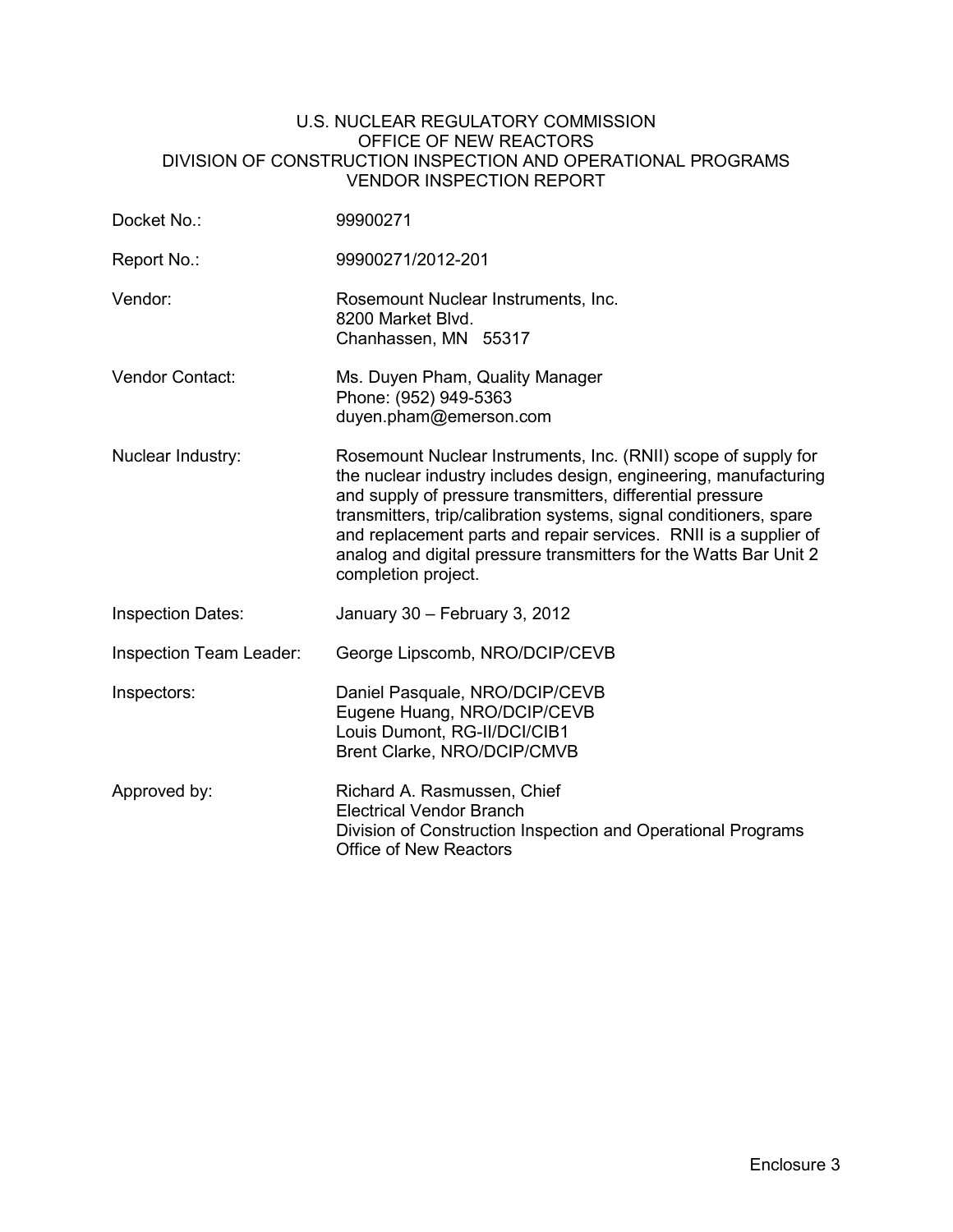# **EXECUTIVE SUMMARY**

#### Rosemount Nuclear Instruments, Inc. 99900271/2012-201

The U.S. Nuclear Regulatory Commission (NRC) conducted this inspection to verify that Rosemount Nuclear Instruments, Inc. (RNII) implemented an adequate quality assurance (QA) program that complied with the requirements of Appendix B, "Quality Assurance Criteria for Nuclear Power Plants and Fuel Reprocessing Plants," to Title 10 of the *Code of Federal Regulations* (10 CFR) Part 50, "Domestic Licensing of Production and Utilization Facilities." The inspection team also verified that RNII implemented a program under 10 CFR Part 21, "Reporting of Defects and Noncompliance," that meets the NRC's regulatory requirements. This technically-focused inspection specifically evaluated RNII's implementation of quality activities associated with the design, procurement, manufacture, and testing of pressure transmitters with an emphasis on the 1154H and 3051N pressure transmitter product lines. The 1154H is an analog transmitter that is designed, manufactured, and tested by RNII while the 3051N is a digital transmitter that is commercially dedicated. These product lines were identified because both are anticipated to be used in new reactor construction and are already in use in the operating fleet. This inspection was conducted at RNII's manufacturing facility in Chanhassen, MN.

The following regulations served as the bases for this NRC inspection:

- Appendix B to 10 CFR Part 50
- 10 CFR Part 21

The inspectors used Inspection Procedure (IP) 43002, "Routine Inspections of Nuclear Vendors," dated April 25, 2011; IP 43004, "Inspection of Commercial-Grade Dedication Programs," dated April 25, 2011; and IP 36100, "Inspection of 10 CFR Part 21 and 50.55(e) Programs for Reporting Defects and Noncompliance," dated April 25, 2011, to conduct this inspection.

No other NRC inspections of RNII have occurred in the last twelve years.

The results of this inspection are summarized below.

# 10 CFR Part 21

The NRC inspection team concluded that RNII is not effectively implementing its program consistent with the requirements of 10 CFR Part 21. The NRC inspection team identified Violation 99900271/2012/201-01 for failure to report defects within 60 days of discovery and Violation 99900271/2012/201-02 for failure to evaluate a deviation potentially associated with a substantial safety hazard.

#### Design Control

The NRC inspection team concluded that RNII is not effectively implementing its design control program consistent with the regulatory requirements of Criterion III, "Design Control," of Appendix B to 10 CFR Part 50. Based on a broad sample of quality activities evaluated, the inspectors determined that activities supporting design control for the environmentally-qualified 1154H pressure transmitter were inconsistent with requirements.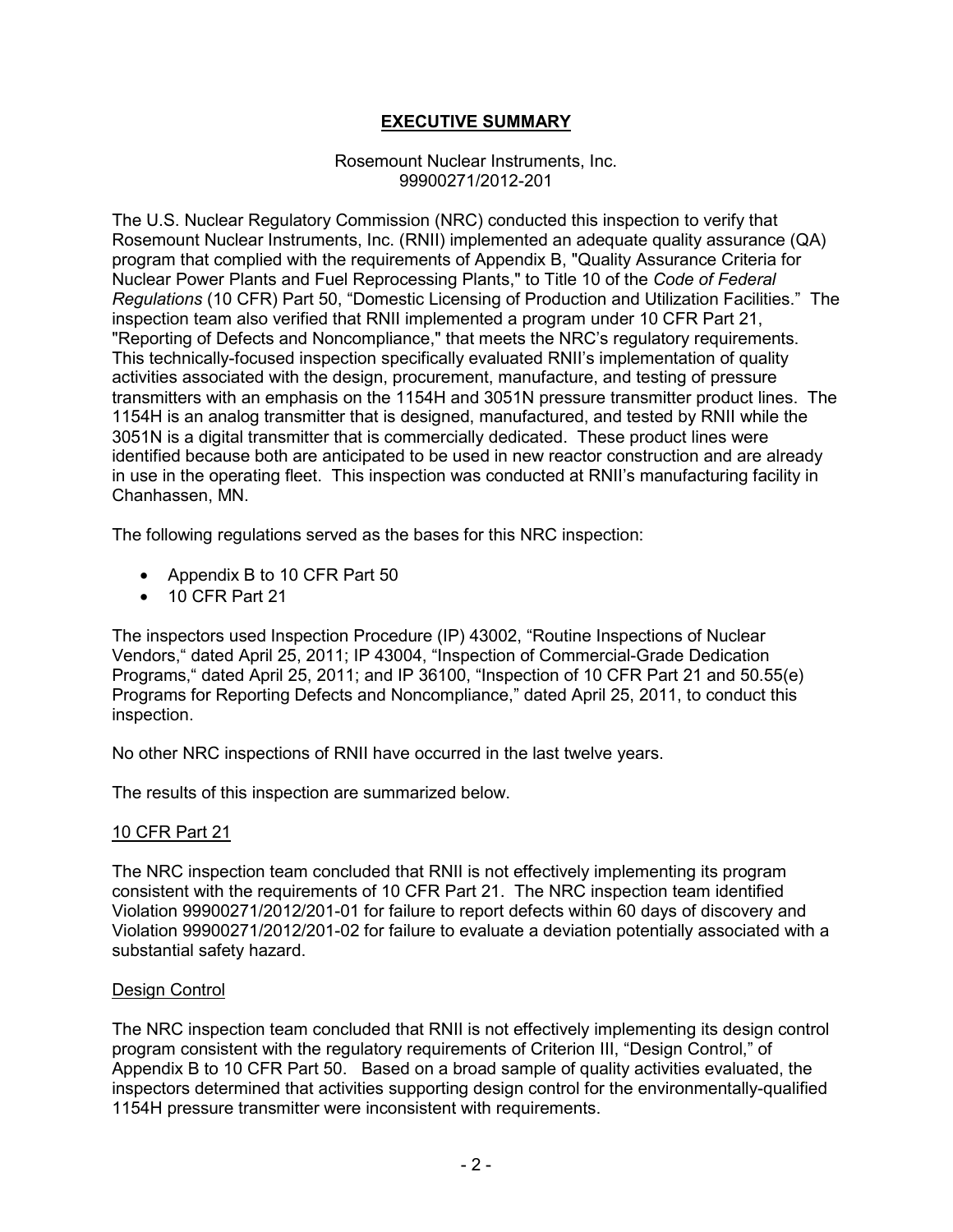The inspectors identified failures relating to both RNII programmatic controls (i.e. policies and procedures relating to all products) and implementation of design controls specifically for the 1154H transmitter. The inspectors did not fully evaluate the effect of these deficiencies on other RNII product lines.

The NRC inspection team identified Nonconformance 99900271/2012-201-03 for multiple failures to meet the regulatory requirements of Criterion III, "Design Control," of Appendix B to 10 CFR Part 50:

- RNII failed to adequately verify or check the adequacy of design for the 601TT4000 software used during temperature coefficient testing. Specifically, the software requirements document did not have required reviews and approvals and the software requirements were not traceable to the test plan for software design verification.
- RNII's commercial grade dedication program failed to provide reasonable assurance that specified quality standards in design documents were effectively controlled in the following three instances:
	- (1) RNII failed to perform a technical evaluation to justify a reduction in the critical characteristics of acceptance related to the dielectric qualities of the silicone oil used in its pressure transmitters.

Additionally, RNII failed to perform a technical evaluation to verify that a captive screw used to secure a printed circuit board in a safety-related, seismicallyqualified transmitter, would perform its intended safety function. RNII listed the diameter, length and thread profiles as critical characteristics, but failed to identify or document the material of construction as a critical characteristic of acceptance.

- (2) RNII failed to perform a technical evaluation to verify material substitutions made by a supplier of printed circuit boards. Specifically, the purchase documents for a commercial circuit board to be dedicated via the commercial survey method allowed the commercial vendor to substitute components without further RNII evaluation.
- (3) RNII failed to perform a technical evaluation to verify that the unique silicone oil specified in the environmental qualification test reports for transmitters qualified for "harsh environment" was the identical oil installed in the transmitters.
- RNII failed to establish measures that would preclude unauthorized access to quality records associated with the design control process, such that modifications or deletions of design documents were not controlled. Specifically, the NRC inspection team identified three instances in which RNII failed to limit access to records associated with test data, the Nuclear Suppliers List (NSL), and the Parts Classification List (PCL).

# Manufacturing Control

The NRC inspection team identified Nonconformance 99900271/2012-201-04 because RNII used cleaning chemicals containing ammonium chloride to clean keyboards, work services and other items within the nuclear component assembly area without procedural controls or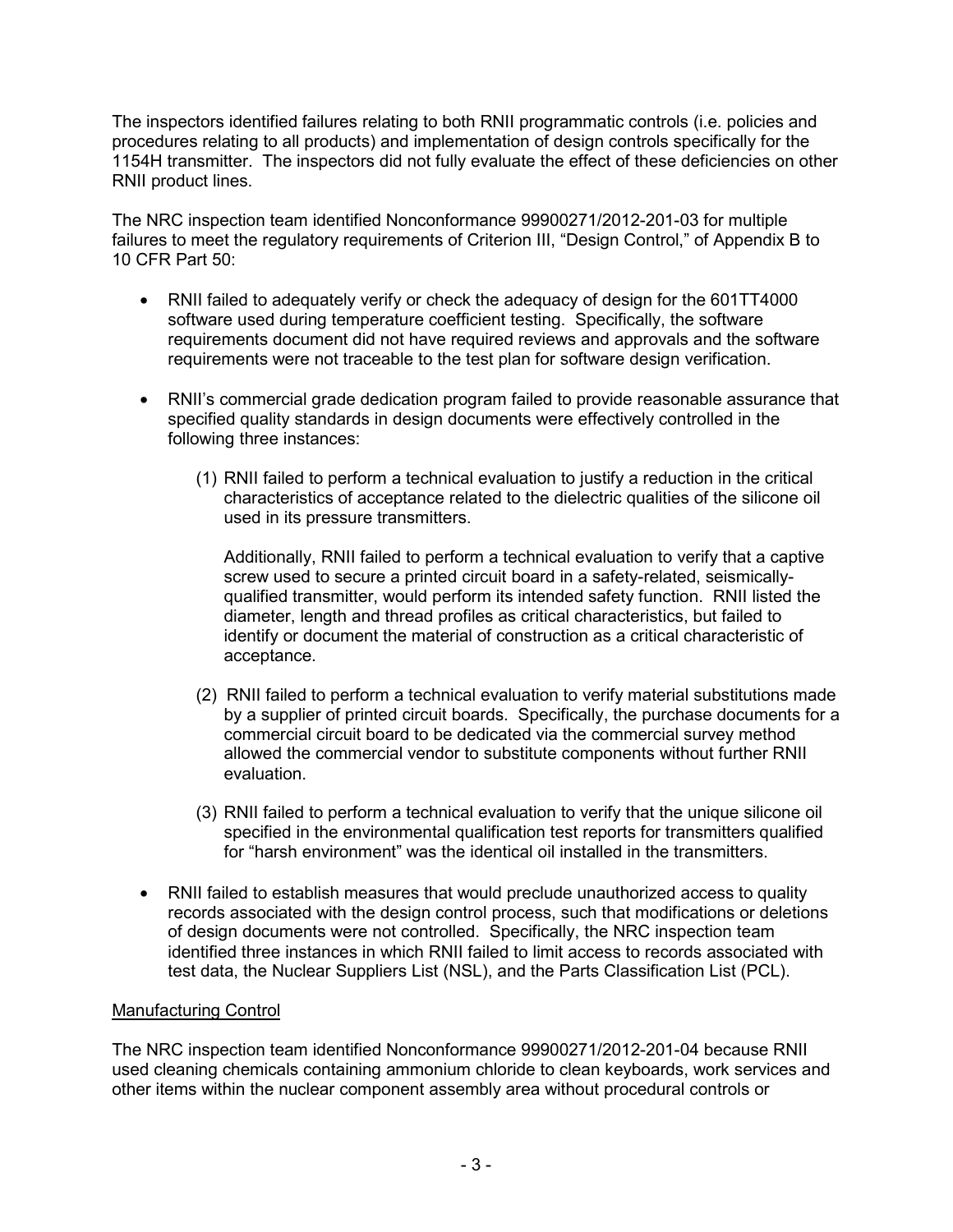evaluation of the potential detrimental effect on electronic circuit boards and metallic components.

With the exception of the nonconformance, the inspectors determined that RNII has established a program that adequately controls fabrication in accordance with the regulatory requirements of Criterion V, "Instructions, Procedures, and Drawings," of Appendix B to 10 CFR Part 50. Based on the sample reviewed, the inspectors determined that RNII is effectively implementing these control processes during sensor module subassembly activities.

# Test Control

With the exception of Nonconformance 99900271/2012-201-03, the NRC inspection team concluded that RNII has established a test control program consistent with the regulatory requirements of Criterion XI, "Test Control," of Appendix B to 10 CFR Part 50. Based on the sample reviewed, the inspectors determined that RNII is effectively implementing these control processes during sensor module Temp Comp testing and the Model 1152 final assembly temperature coefficient test. Additionally, the inspectors determined the Model 1154H pressure transmitter specification related to inaccuracies induced because of operating temperature changes was appropriately controlled through the final assembly temperature coefficient test.

# Nonconformance and Corrective Action

With the exception of NOV 99900271/2012-201-02, the NRC inspection team determined that, for the samples inspected, RNII adequately implemented procedures to control materials, parts or components that do not conform to requirements in accordance with Criterion XV, "Nonconforming Materials, Parts or Components," of Appendix B to 10 CFR Part 50.

The NRC inspection team was unable to assess the effectiveness of the current RNII corrective action program (a system known as the Corrective Action Preventive Action system), because the program was not in place for a sufficient period of time.

# Transmitter Accuracy Basis

The NRC inspection team selected the Model 1154H pressure transmitter catalog-specified temperature accuracy tolerance as a specification for inspection. The inspection team verified this accuracy specification through design, production, and final testing, and also inspected the temperature coefficient test on a final assembled pressure transmitter. No findings of significance were identified.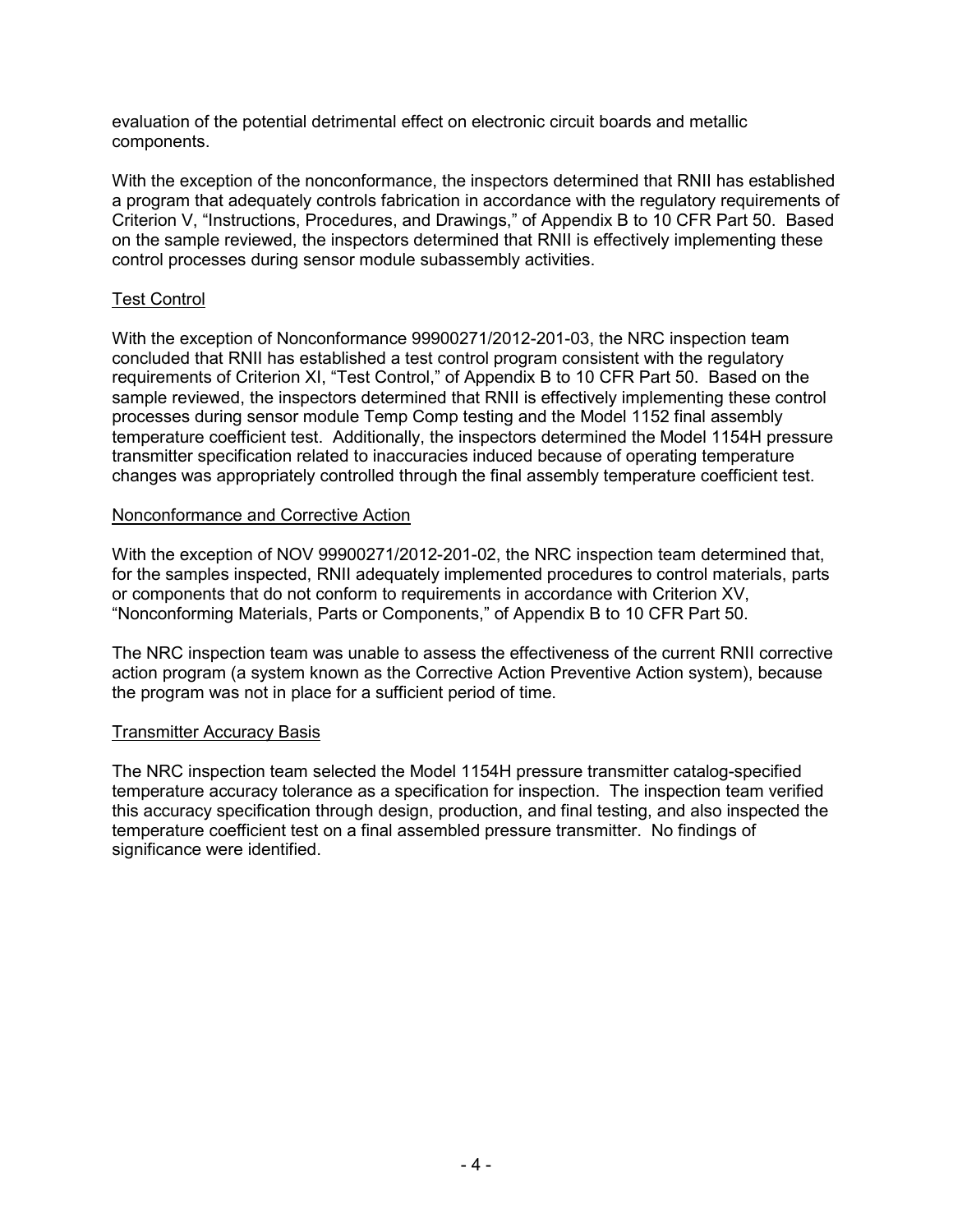# **REPORT DETAILS**

# 1. 10 CFR Part 21

#### a. Inspection Scope

The U.S. Nuclear Regulatory Commission (NRC) reviewed various policies, implementing procedures, and records that govern and document the Rosemount Nuclear Instruments, Inc. (RNII) program under Title 10 of the *Code of Federal Regulations* (10 CFR) Part 21, "Reporting of Defects and Noncompliance," to verify compliance with regulatory requirements. An emphasis was placed on reviewing Part 21 notifications, records, nonconformances and corrective actions associated with the Model 1154H and Model 3051N pressure transmitters. These product lines were selected because these transmitters are expected to be used in new reactor construction and are already in use in the operating fleet.

Additionally, the NRC inspection team evaluated the 10 CFR Part 21 postings for compliance with the requirements of 10 CFR 21.6, "Posting Requirements."

Within the scope of this area of the inspection, the inspectors reviewed the following documents:

- RNII Quality Manual, Document No. D9000115, Revision AB, dated January 1, 2011
- MKT-1620-1, "10 CFR Part 21 Notification Checklist," Revision AE, dated October 22, 2010
- QA-1620-1, "Additional Part 21 Notifications," Revision AC, dated June 3, 2010
- OP 1620, "Implementation of 10 CFR Part 21," Revision AG, dated October 22, 2010
- OP 1610, "Corrective Action," Revision AF, dated February 2, 2010

Additionally the inspectors reviewed the Potential Deviation/Failure to Comply Issue Log, Part 21 Meeting Notebooks, and the following corrective actions and 10 CFR Part 21 notifications:

- CAR 20107031, 710 Trip Unit resistors, initiated October 13, 2010
- CAR 20106952, Flange surface rust (315X), initiated August 10, 2010
- CAR 20106951, Flange surface rust (115X), initiated August 17, 2010
- CAR 20106781, Drop to 50% yield 315X hydro testing, initiated June 21, 2010
- CAPA 000063, 710 Trip Unit resistors, initiated October 13, 2010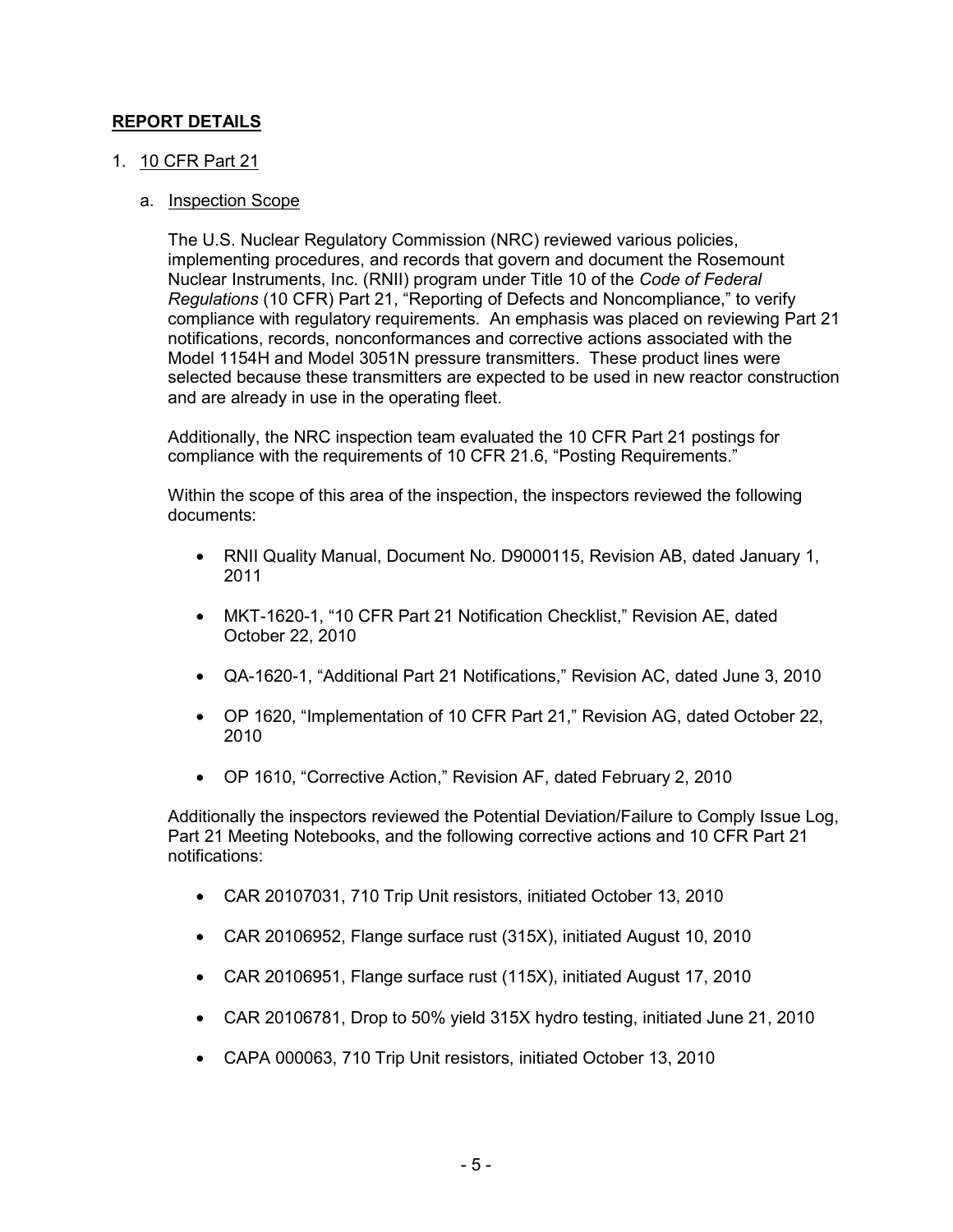- 10 CFR Part 21 Notification, Model 3051N Pressure Transmitters, dated July 12, 2010
- 10 CFR Part 21 Notification, Model 1152 Differential Pressure Transmitters with Output Code "L" 10-50 mA electronics, dated December 2, 2010
- 10 CFR Part 21 Notification, Model 1153 Series B, 1154 and 1154 Series H Pressure Transmitters, dated September 6, 2011

# b. Observations and Findings

#### b.1 Postings

The NRC inspection team verified that RNII had posted notices that included (1) a copy of Section 206 of the Energy Reorganization Act of 1974, (2) a copy of 10 CFR Part 21, and (3) a description of the RNII procedure that implements the regulation.

#### b.2 10 CFR Part 21 Procedures and Implementation

The NRC inspection reviewed 10 CFR Part 21 notifications with an emphasis on the Model 1154H and Model 3051N pressure transmitter product lines. It was observed that several notifications appeared to exceed the 60-day reporting requirement of 10 CFR 21.21(a)(1). Consequently, RNII instructions and implementing procedures for reporting defects and the responsibilities, timelines, and actions for identifying and evaluating deviations and failures to comply were reviewed. Those instructions and implementing procedures included the RNII Quality Manual (QM), OP 1620, MKT-1620-1, and QA-1620-1.

The inspection team identified a disparity between the definitions of "discovery" in 10 CFR 21.3 and RNII OP 1620. The regulation in 10 CFR 21.3, "Definitions," defines "discovery" as, "the completion of the documentation first identifying the existence of a deviation or failure to comply potentially associated with a substantial safety hazard within the evaluation procedures discussed in 21.21(a)." RNII OP 1620 defines "discovery" as, "the completion of the analysis/documentation first verifying the existence of a Deviation or Failure to Comply potentially associated with a substantial safety hazard."

Further, the inspection team identified that RNII MKT-1620-1 contains a time-based checklist for 10 CFR Part 21 notifications that is based on the latter (incorrect) determination of discovery.

These issues are considered more than minor because they contributed to three notifications not being made within the 60-day reporting requirement defined in 10 CFR 21.21(a)(1).

As a result of the above deficiencies, Violation 99900271/2012-201-01 is issued for failure to meet the 60-day reporting requirement of 10 CFR 21.21(a)(1) in the following three instances:

(1) 10 CFR Part 21 Notification regarding Model 3051N Pressure Transmitters, dated July 12, 2010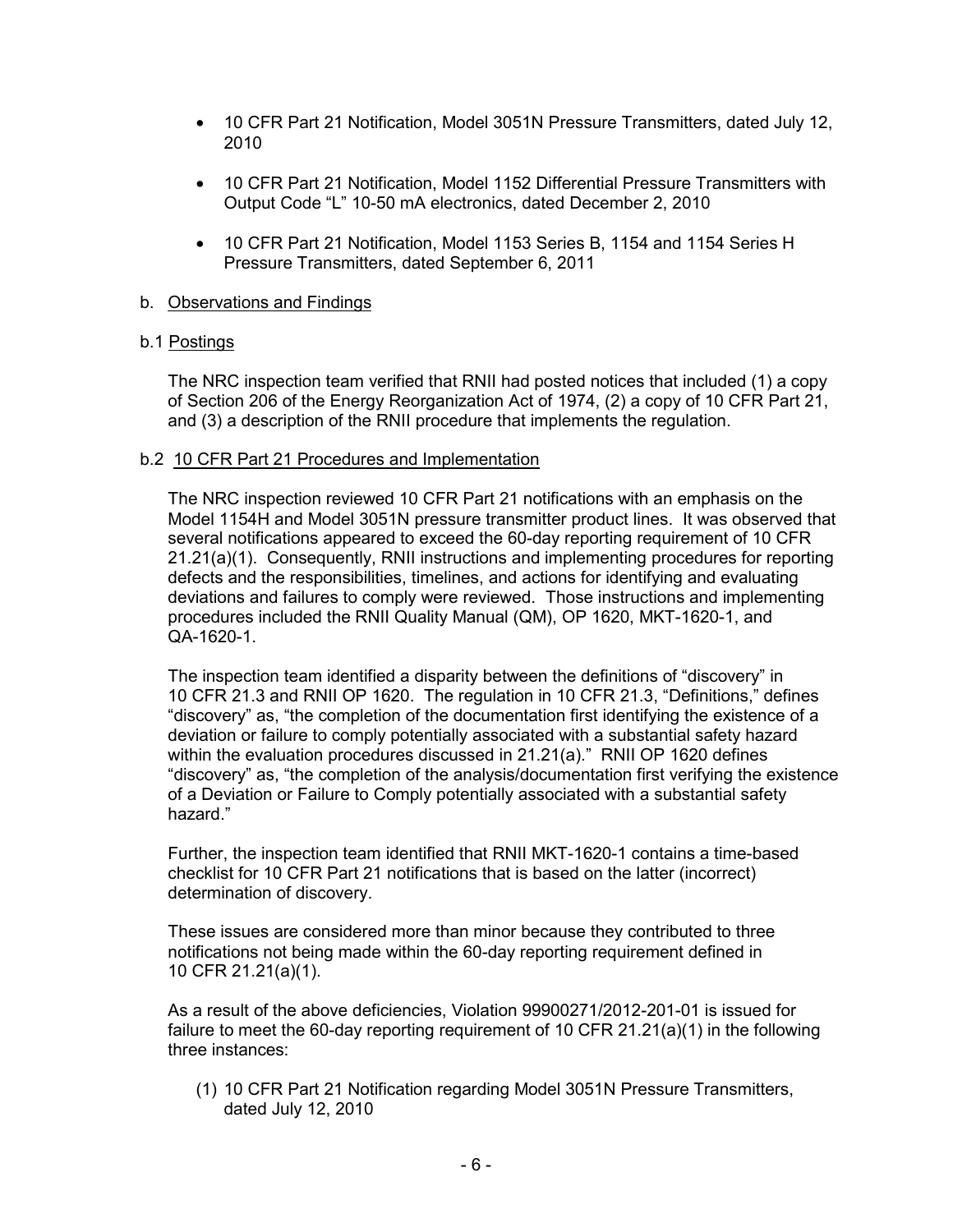- (2) 10 CFR Part 21 Notification regarding Model 1152 Differential Pressure Transmitters with Output Code "L" 10–50mA electronics, dated December 2, 2010
- (3) 10 CFR Part 21 Notification regarding Model 1153 Series B, 1154 and 1154 Series H Pressure Transmitters, dated September 6, 2011

The inspection team also noted that there is no process connection between the current RNII corrective action program and the 10 CFR Part 21 program. Additionally, the inspectors found minutes from quarterly and special Part 21 committee meetings were used to track evaluations of deviations and failures to comply in order to identify defects and failures to comply associated with substantial safety hazards. However, the minutes from the May 26, 2011 Part 21 committee meeting included "conclusions" related to failed resistors that specifically stated, "R48 is used in the Calibration Unit. This will be evaluated to see if it has any impact on the 710's safety related function." This evaluation was never conducted and the relevant corrective actions were closed on May 26, 2011.

As a result of the above deficiency, Violation 99900271/2012-201-02 is issued for failure to evaluate a deviation potentially associated with a substantial safety hazard associated with resistor failures (CAPA 000063/CAR 20107031, dated October 13, 2010).

RNII created nonconformance reports NC0000681, NC0000675, and NC0000678, dated February 2, 2012, related to these violations.

c. Conclusions

The NRC inspection team concluded that RNII is not effectively implementing its program consistent with the requirements of 10 CFR Part 21. The NRC inspection team identified Violation 99900271/2012/201-01 for failure to report defects within 60 days of discovery and Violation 99900271/2012/201-02 for failure to evaluate a deviation potentially associated with a substantial safety hazard.

The NRC inspection team concluded that for the evaluated sample, RNII met the 10 CFR Part 21 posting requirements.

# 2. Design Control

# a. Inspection Scope

The Model 1154H analog pressure transmitter is currently used in the operating fleet. Additionally, both the Model 1154H and Model 3051N digital pressure transmitter are scheduled to be employed in new nuclear reactor construction. As a result, the NRC inspection team reviewed RNII's policies and procedures governing the implementation of its design control process with an emphasis on these transmitters, to verify compliance with Criterion III, "Design Control", of Appendix B, "Quality Assurance Criteria for Nuclear Power Plants and Fuel reprocessing Plants, " to 10 CFR Part 50, "Domestic Licensing of Production and Utilization Facilities." In addition, the NRC inspection team reviewed 1154H and 3051N component design and design modifications and impact on environmental qualification. The NRC inspection team also discussed the design control program with RNII's management and technical staff to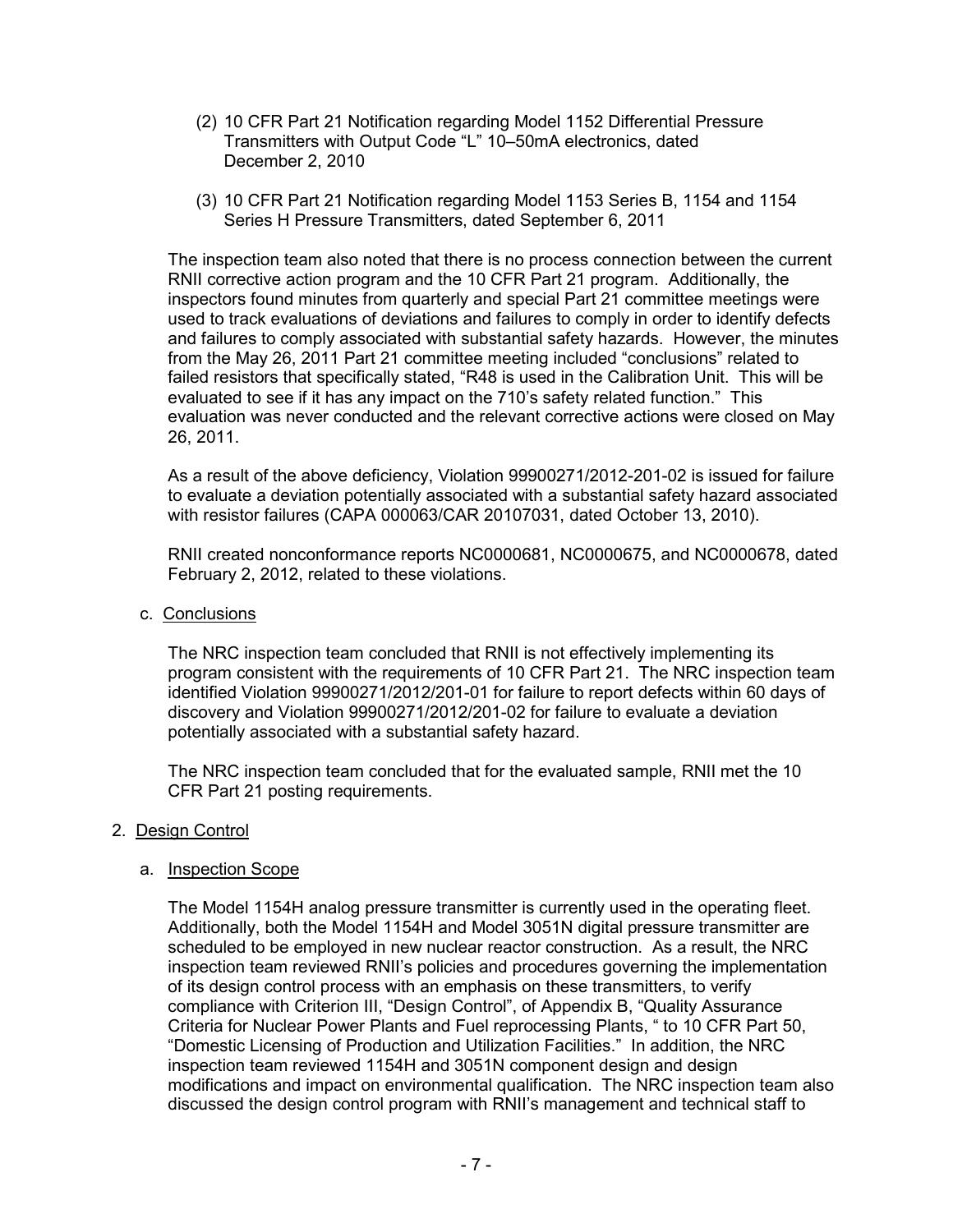determine if they were implementing their process in accordance with the above requirements. Within the scope of this area of the inspection, the inspectors reviewed the following documents:

- Document No. D2001019, "Model 3051N Qualification Report," Revision C, dated September 30, 2011
- MPR-2789, "Critical Digital Review of the Model 375 Field Communicator: A support tool for use with HART communications devices," Revision 0, dated June 17, 2005
- MPR-3558, "A Critical Digital review of the Emerson Model 475 Field Communicator: A support tool for use with HART and foundation communicator devices," Revision 1, dated June 6, 2011
- Document No. 1001453, "Generic Qualification of the Rosemount 3051N Pressure Transmitter for Nuclear Safety Applications," dated April 2001
- Document No. 03051-2316, "Interco Inspection 3051N," Revision AG, dated September 29, 2011
- Document No. D8700096, "Qualification Report for Rosemount Model 1154 Series H Pressure Transmitter," Revision 1, dated July 19, 2000
- Document No. D2009016, "Rosemount 1153 Series B, 1153 Series D, 1154 and 1154 Series H Sensor and Linearity Diode replacement," Revision A, dated April 19, 2010
- Document No. D9900005, "Qualification Report for Output Code R OP Amp Replacement," Revision B, dated April 4, 2001
- Travel Card Template, "Model 1154, Serial #JNN," Revision January 19, 2012
- RNI 1050062, "Reformat To Improve Individual Board Tracking," Revision AP, dated March 3, 2011
- ECO-RNI 1050001, "Design Improvement Change," dated January 6, 2011
- TCA-RNI 1050001, "Technical Change Authorization—Substitution of two 10Kohm span thermistors in place of one 20kohm thermistor," dated January 6, 2011
- RNII Survey N2011-S-05, "Stainless Foundry and Engineering," dated January 10, 2011
- OP 1120, "Production Software Control," Revision AF, dated July 15, 2011
- OP 0310, "Design Development," Revision AD, dated January 26, 2012
- OP 0320, "Nuclear Product Baseline Documentation and Revision Control," Revision AD, dated June 4, 2010
- OP 0340, "Engineering Change Orders," Revision AG, dated October 30, 2009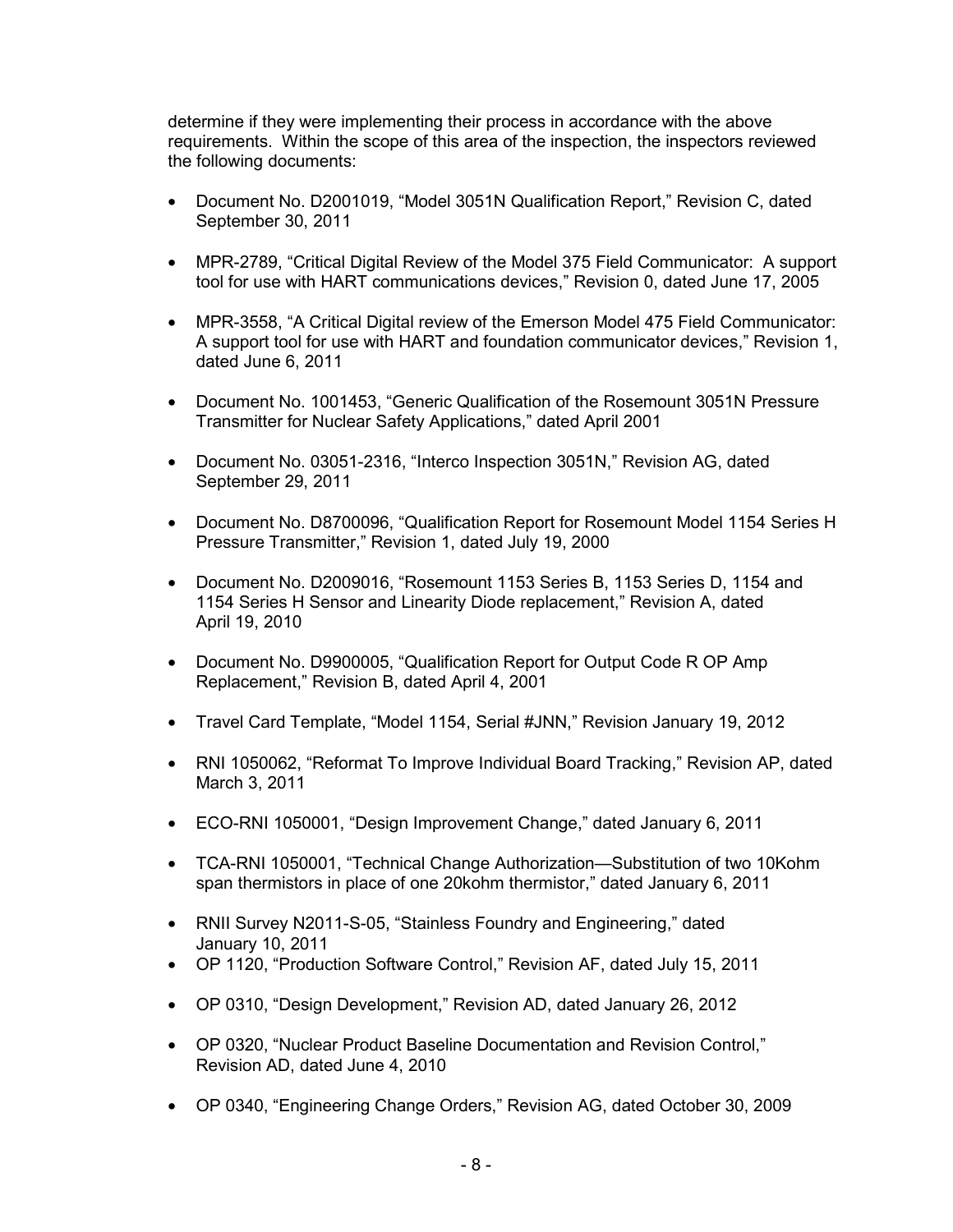- OP 0410, "Procurement Document Control," Revision AH, dated January 20, 2012
- OP 0510, "Manufacturing Procedures," Revision AH, dated February 25, 2010
- OP 0720, "Control of Purchased Safety-Related Components," Revision AJ, dated January 23, 2012

#### b. Observations and Findings

Section 3, "Design Control" of the RNII QM describes the process and controls used during the design process. RNII uses Operating Procedures (OPs) and the Engineering Change Order (ECO) process to implement design changes and design verification and validation.

The NRC inspection team reviewed the 1154H pressure transmitter temperature effect and seismic specifications to verify that design qualification reports, test results and calculations encompassed the nuclear specifications. The inspectors reviewed a sample of Technical Change Authorizations (TCAs) and ECOs to verify that RNII implemented its design change process to evaluate design changes against the original qualifications and specifications.

The NRC inspection team noted that RNII uses 115X Amplifier functional test software on its procured circuit boards to verify the function and acceptance criteria for the design of its transmitters. The software outputs two text files that hold the supporting data necessary to either reject or accept the circuit board. The NRC inspection team discovered that these files are stored on a shared network drive that is accessible by a computer with a generic/shared (i.e., open to all personnel) login. The text file data can be altered, changed, or deleted without traceability. The NRC inspection team also discovered that the Nuclear Supplier List (NSL) and the Parts Classification List (PCL) were also stored on the shared drive without controlled access. The NSL is used to track approved nuclear suppliers and the PCL categorizes safety-related components as well as each component's critical characteristics.

The inspectors determined the text file data, the NSL, and the PCL are quality records that are used in the design of RNII transmitters and are required to be controlled under Appendix B to 10 CFR Part 50. Failure to protect quality records that are used to control the design of RNII transmitters is the first deficiency cited in Nonconformance 99900271/2012-201-03.

RNII created nonconformance reports NC000682 and NC000684, dated February 2, 2012, in response to this issue.

c. Conclusions

Based on the design modification sample reviewed, the NRC inspection team determined that RNII is implementing its design modifications ECO process in accordance with regulatory requirements. However, the nonconformance identified above is one example of RNII not adequately implementing its design control program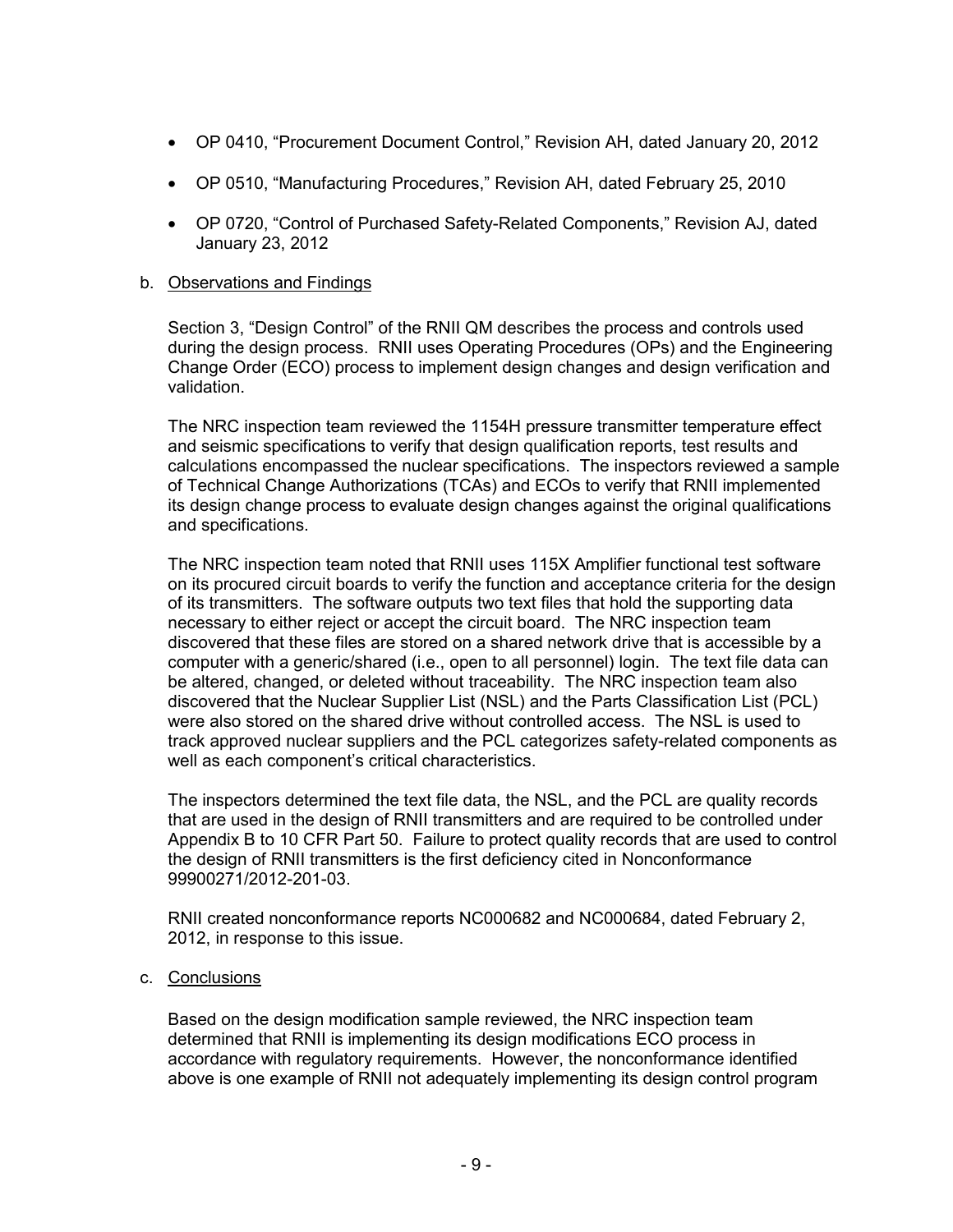consistent with the regulatory requirements of Criterion III of Appendix B to 10 CFR Part 50.

# 3. Software Design Control

# a. Inspection Scope

The NRC inspection team reviewed software documention including the software requirements document, and the validation plan and approval document for the 601TT4000 software testing associated with multiple product lines including the Model 1154H to verify that RNII production and testing software was designed in accordance with Criterion III, of Appendix B to 10 CFR Part 50. In addition, the NRC inspection team interviewed RNII technical staff to determine whether proper design control was implemented during the production of the 601TT4000 software. This software is used as part of a temperature coefficient final acceptance test of a transmitter related to nuclear safety. Within the scope of this area the NRC inspection team reviewed the following documents:

- RNII Quality Manual, Document No. D9000115, Revision AB, dated January 1, 2011
- OP 1120, "Production Software Control," Revision AF, dated July 15, 2011
- Software Requirements Document for the 601TT4000 software, undated
- "Temperature Coefficient Test System Validation Plan and Approval," dated June 3, 2008

# b. Observations and Findings

During the evaluation of RNII test controls, the NRC inspection team determined software was critical to the RNII Model 1152 transmitter testing observed during the inspection. As a result, the inspectors assessed if RNII software controls met the requirements of Criterion III of Appendix B to 10 CFR Part 50 as specifically applied to 601TT4000 test software used during temperature coefficient testing.

The inspectors noted that Section 2.3 of the RNII QM stated that the RNII quality management system met the requirements of ASME NQA-1-1994, "Quality Assurance Program Requirements for Nuclear Facilities," to satisfy the requirements of Appendix B to 10 CFR Part 50. Additionally, the inspectors noted Subpart 2.7 "Software Verification and Validation Document" of ASME NQA-1 1994 states that software verification documentation shall be organized in a manner that allows traceability to both the software requirements and the software design.

During an evaluation of 601TT4000 test software control, the inspectors found that the software requirements document was not reviewed and approved, and that software design verification activities were not traceable to specific requirements. The inspectors determined review and approval of software design requirements and traceability of verification activities back to specific software requirements are key programmatic elements of software design control. This is considered more than minor because software testing cannot detect all software errors, and programmatic software controls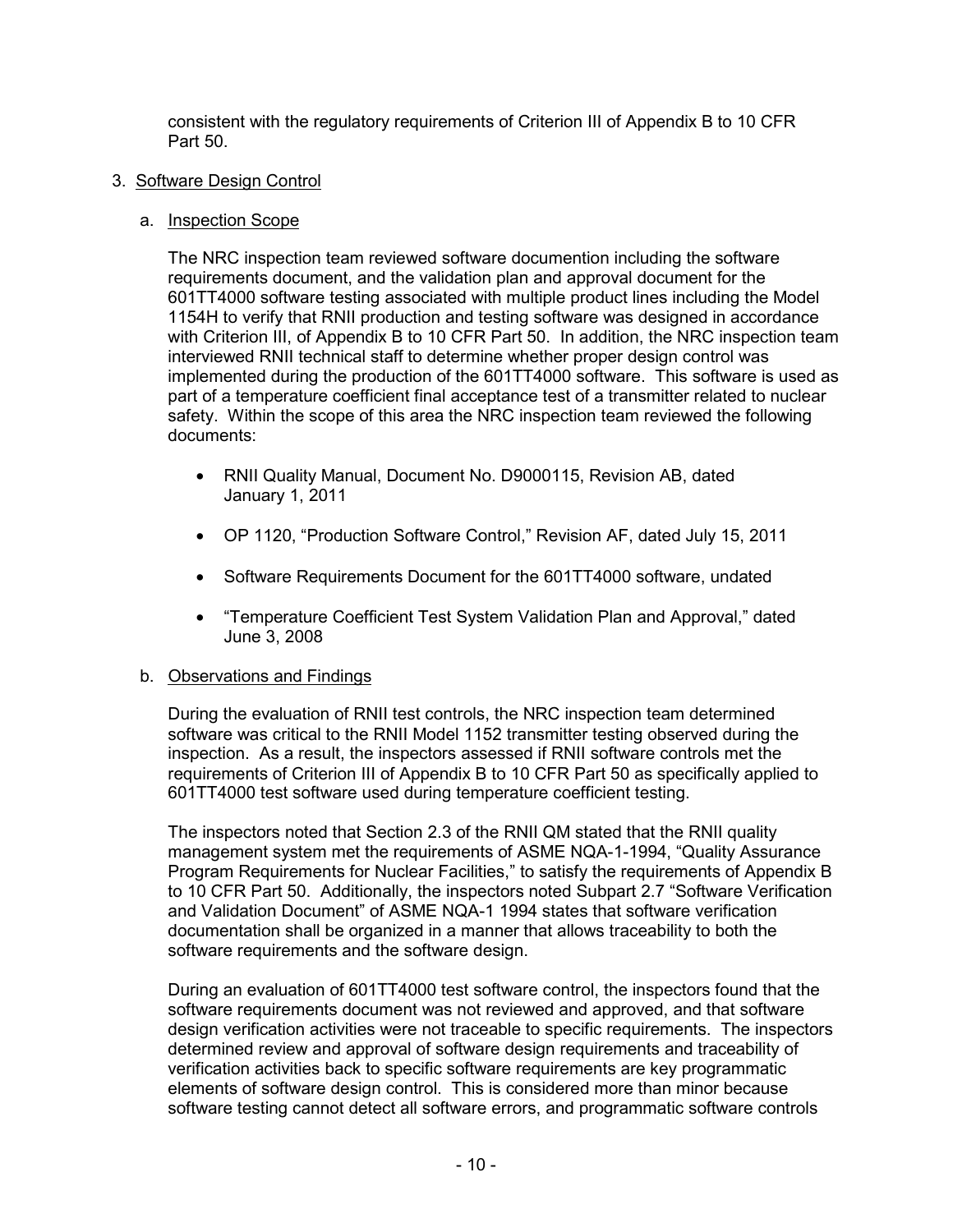during the various software development phases are required to provide additional assurance of correct software execution.

Failure to implement adequate software design controls is the second deficiency cited in Nonconformance 99900271/2012-201-03 related to inadequate design control.

RNII created nonconformance report NC000677, dated February 2, 2012, in response to this issue.

#### c. Conclusions

The NRC inspection team determined that RNII failed to adequately verify or check the adequacy of design for the 601TT4000 software used during the temperature coefficient testing. Specifically, the software requirements document did not have the required reviews and approvals and software requirements were not traceable to the test plan for software design verification.

#### 4. Procurement/Supplier Control

#### a. Inspection Scope

The NRC inspection team reviewed RNII procurement and supplier control processes and their effect on the Model 1154H and Model 3051N pressure transmitter product lines to determine if controls were in compliance with the requirements of Appendix B to 10 CFR Part 50. Specifically, the inspection evaluated the effectiveness of RNII to ensure requirements were met throughout the processes and were passed to sub-suppliers. The inspectors selected a sample of purchase orders that NRC licensees issued to RNII for basic components and then evaluated RNII control processes including the procurement of replenishment items from sub-suppliers. Within the scope of this area of the inspection, the inspectors reviewed the following documents:

- RNII Quality Manual, Document No. D9000115, Revision AB, dated January 1, 2011
- OP 0410, "Procurement Document Control," Revision AH, dated January 20, 2012
- OP 0710, "Selection and Approval of Suppliers," Revision AJ, dated January 20, 2012
- OP 0720, "Control of Purchased Safety-Related Components," Revision AJ, dated January 23. 2012
- OP 0730, "Receiving Inspection," Revision AF, dated January 25. 2012
- OP 1910, "Order Control and Contract Administration," Revision AJ, dated June 10, 2010

Additionally, the inspectors reviewed the following RNII documents to verify implementation of procurement/supplier controls:

• TVA (Watts Bar) Purchase Order No. 151 Release 322, Revision 1, dated June 18, 2009, P/N 3051ND3A02B1AH2B2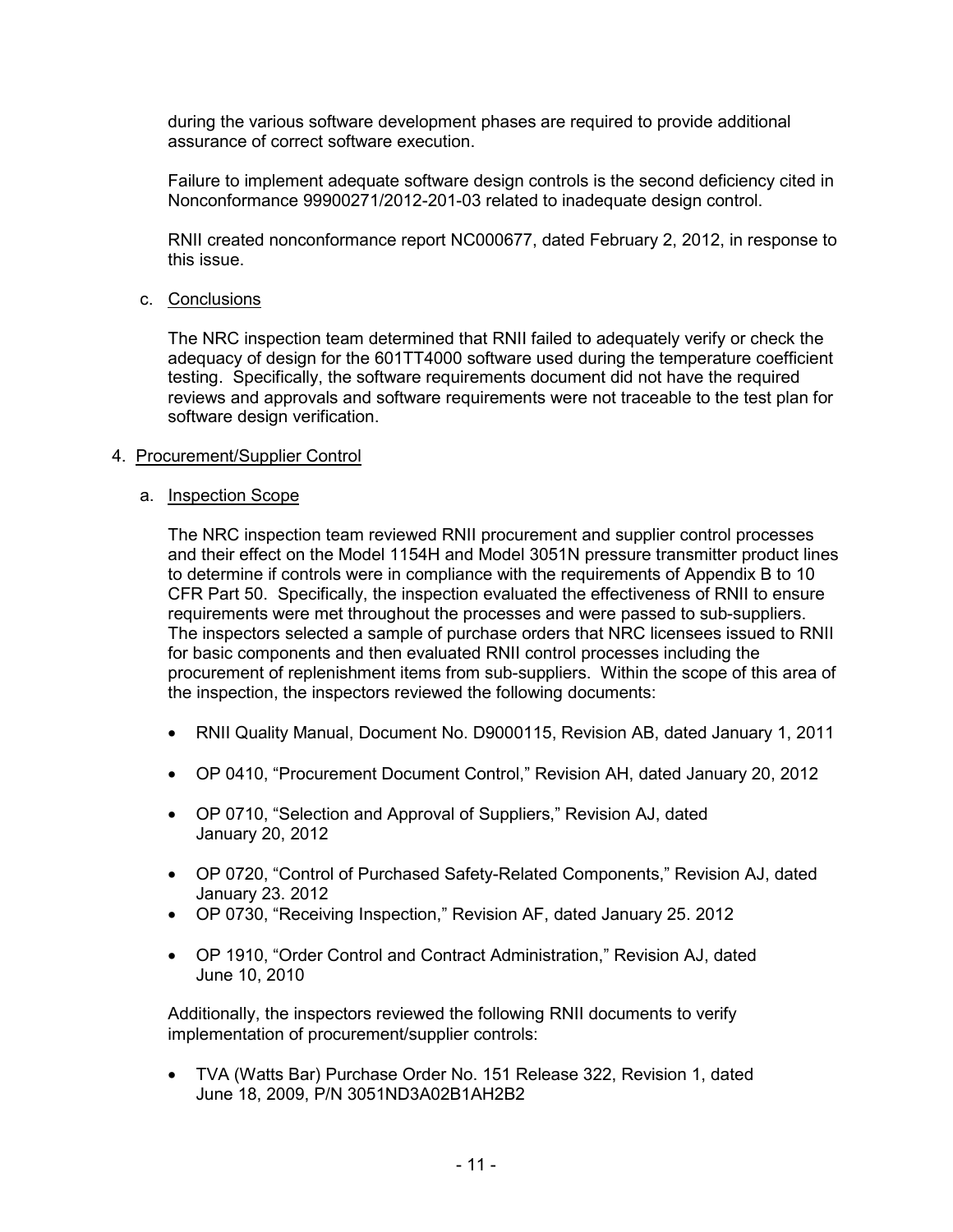- TVA (Watts Bar) Purchase Order No. 151 Release 324, Revision 0, dated July 15, 2009, P/N 1154DH4RC (Modified for use with Swagelock fittings US NPT)
- Nuclear Traveler JNQ0002563, P/N 3152ND4A2F1E2Q6Q8 P4P8T1W1, Shop Order No. 3090656
- Rosemount Drawing No. 03154-0110, "Screw, 6-32 Captive," dated July 30, 2002
- Rosemount Drawing No. N10485, "Fluid, Silicone: Dimethyl Siloxane," dated August 31, 2004
- Rosemount Drawing No. N95158, "Part Number RN55, Resistor, Fixed, Metal Film: 1/10 W," dated August 29, 2007
- b. Observations and Findings

#### b.1 Order Entry

The NRC inspectors assessed multiple examples of RNII's order entry and order exception processes, and determined them to be satisfactory. There were no observations or findings noted in these areas.

#### b.2 Sub-supplier Purchase Orders

The inspectors reviewed orders by licensees for 1154H transmitters, which were qualified for operation under seismically extreme, environmentally harsh accident conditions. The inspectors found multiple instances of RNII's established commercial grade dedication program failing to provide reasonable assurance that specified quality standards included in design documents were being effectively controlled. These instances are discussed in detail as follows:

• Control of critical characteristics: While reviewing documentation relating to the purchase of the silicone oil used in the transmitter, the inspectors noted that RNII utilized different silicone oils for different transmitter environmental qualifications. The inspectors noted contradictions in RNII's PCL related to the safety classification of the silicone oil for the 1154H pressure transmitter. Specifically, a Receiving Inspection Report (IR) generated in an earlier version of RNII's purchased material control program, listed both the viscosity and dielectric properties of the oil as critical characteristics of acceptance. In the current PCL process, however, the oil's dielectric properties were omitted, and only the oil's viscosity was identified as a critical characteristic for acceptance. RNII could not provide documentation or justification for this change.

Additionally, the inspectors reviewed an integrated circuit board (ICB). The ICB serves as the platform for the operational amplifier for the 1154H transmitter and is an RNII-engineered item, manufactured to an RNII-controlled fabrication detail that includes design specifications for the discrete components used to populate the ICB. One discrete component reviewed was a small (6-32) "captive screw" with a passive safety function to retain the seismically-qualified ICB securely within the operational amplifier's housing. The inspectors noted that the screw's material of construction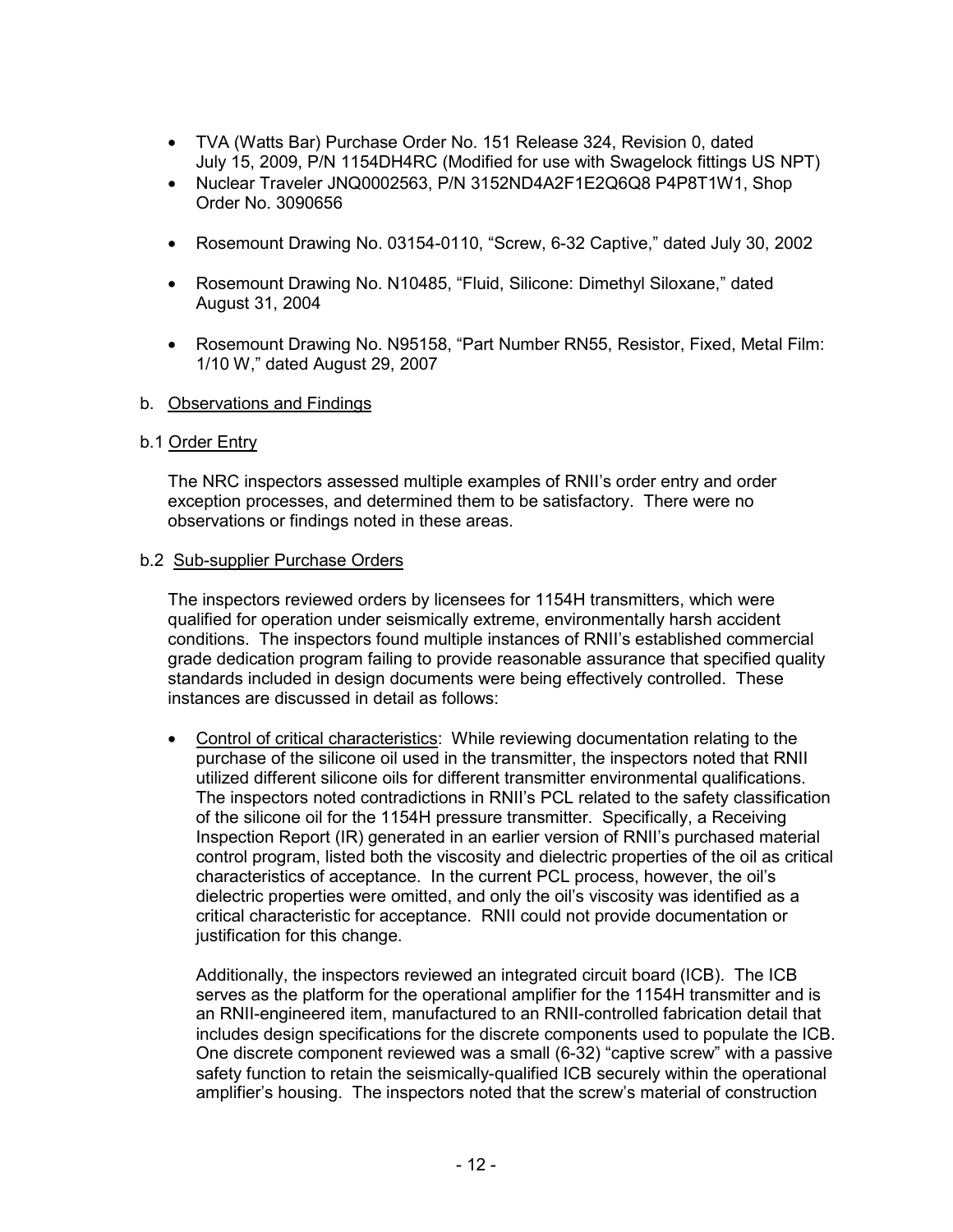was omitted as a critical characteristic of the mounting device. The inspectors consider this more than a minor issue because the material of construction is essential to ensuring that the ICB remains intact during and after a seismic event.

- Material substitutions: The inspectors noted during reviews of a RNII controlled electrical drawing, associated with a component installed on an ICB, that the drawing contained the following statement: "Higher reliability or tighter tolerance devices meeting all other drawing requirements may be substituted for standard devices as called out by the drawing." However, because RNII is performing commercial grade dedication of this commercially supplied product dedicated via the commercial survey method, they need to understand and evaluate all changes to ensure the validity of the dedication. This is considered more than minor because RNII could not provide justification that material substitutions made by their commercial supplier were ever evaluated as equivalent to the originally specified components.
- Conformance to environmental qualification parameters: The inspectors noted that RNII did not ensure that the silicone oil being installed in their transmitters was the identical product qualified in the component's Equipment Qualification Report. The inspectors verified that RNII does not sample the oil at receipt inspection, nor do they require documentation similar to a Certified Material Test Report (CMTR) or Certificates of Compliance/Conformance from suppliers attesting to the authenticity of the oil. The inspectors also identified that RNII does not inspect or audit their supplier's method of verifying the authenticity of this oil during their commercial grade survey of the vendor. This is considered more than minor because these activities provide assurance that the delivered component continues to conform to the established component qualification. Without this assurance, requalification testing of the component is necessary.

The NRC inspection team included these three instances of a failure to establish a commercial grade dedication program that provides reasonable assurance that specified design control standards are effectively controlled as the third, fourth, and fifth examples cited in Nonconformance 99900271/2012-201-03.

RNII created nonconformance report NC000683, dated February 2, 2012, in response to these issues.

c. Conclusions

Based on the samples reviewed and with the issuance of Nonconformance 99900271/2012-201-02 in the area of Design Control, the inspectors determined that RNII's current commercial grade dedication and supplier control processes do not satisfy the regulatory requirements set forth in Appendix B to 10 CFR Part 50.

# 5. Manufacturing Control

#### a. Inspection Scope

The NRC inspection team reviewed RNII procedures and observed manufacturing activities, with emphasis on the Model 1154H and Model 3051N pressure transmitters, to determine if RNII manufacturing controls were in compliance with the regulatory requirements of Criterion V, "Instructions, Procedures, and Drawings," of Appendix B to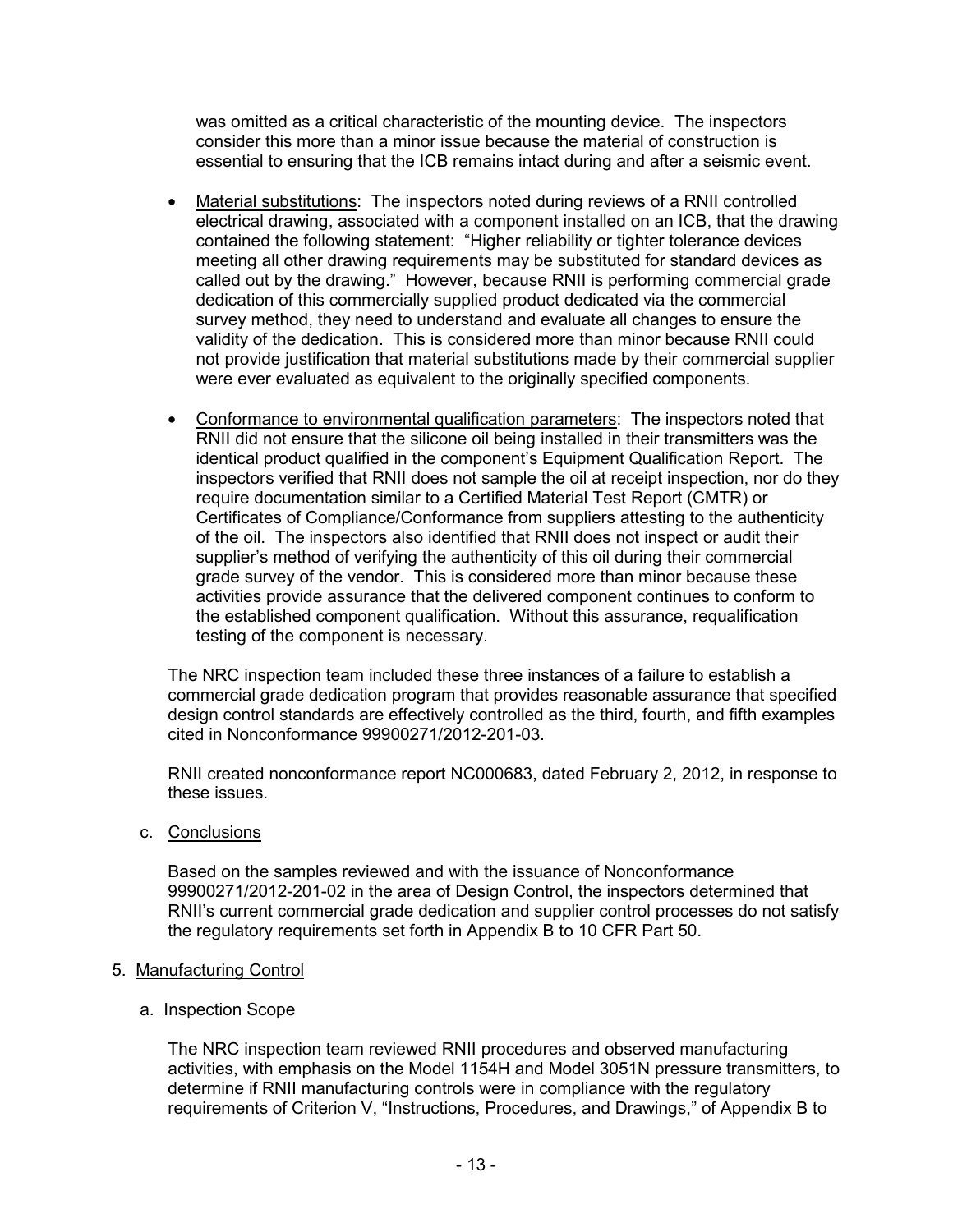10 CFR Part 50. Specifically, the inspectors observed and interviewed RNII manufacturing personnel during in-process fabrication of the sensor module subassembly, and compared the observed manufacturing activities to the related procedures. Within the scope of this area of the inspection, the inspectors reviewed the following documents:

- RNII Quality Manual, Document No. D9000115, Revision AB, dated January 1, 2011
- OP 0510, "Manufacturing Procedures," Revision AH, dated February 25, 2010
- OP 0810, "Product Identification and Traceability," Revision AD, dated January 27, 2012
- OP 0810, "Product Identification and Traceability," Revision AC, dated December 4, 2008
- OP 1010, "Inspection," Revision AC, dated April 28, 2011
- OP 1120, "Production Software Control," Revision AF, dated July 15, 2011
- Manufacturing Procedure No. 01152-3067, "Temp Comp Procedure," Revision AM, dated May 23, 2011
- Inspection Procedure No. 01152-3062, "Inspection, Sensor Module," Revision AM, dated November 10, 2010
- Nuclear Traveler T01153-0218 Template, "Traveler, Sensor Oil Fill," Revision BV, dated May 21, 2008
- Nuclear Traveler T01154-0004 Template, "Traveler, Module Subassembly," Revision BY, dated July 19, 2011
- Travel Card Template, "Model 1154, Serial #JNN," Revision January 19, 2012
- Travel Card Template, "3051N," Revision February 14, 2011
- Oracle BOM for Part No. 01154-0004-0042, Revision AG, February 2, 2012

Additionally the inspectors reviewed the following in-process production samples to verify implementation of manufacturing controls:

- Nuclear Traveler T01154-0004, Sensor Module Serial No. 4773853
- Nuclear Traveler T01154-0004, Sensor Module Serial No. 4773862
- Temp Comp Datasheet, Run 5, Sensor Module Serial No. 4773853, dated February 1, 2012
- Temp Comp Datasheet, Run 5, Sensor Module Serial No. 4773862, dated February 1, 2012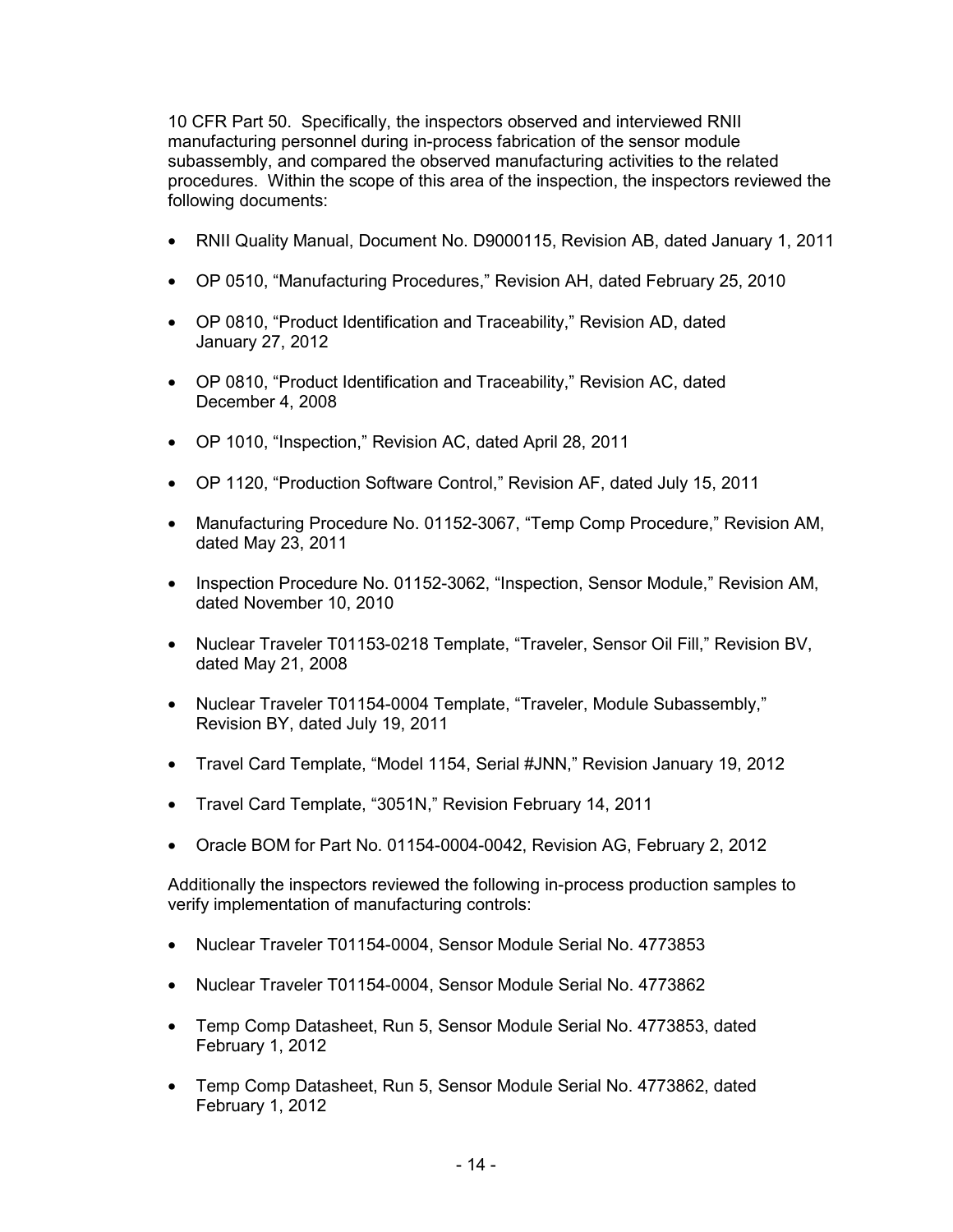# b. Observations and Findings

During the observation of manufacturing activities, the inspectors found that the manufacturing personnel were knowledgeable of the fabrication procedures, and their fabrication activities met NRC requirements.

During inspection of manufacturing activities, the inspectors noted that RNII production personnel used cleaning chemicals containing ammonium chloride to clean keyboards, work surfaces and other items within the nuclear component assembly area. Ammonium chloride is corrosive and in some situations can cause deterioration of electronic circuit boards and cracking of stainless steel. RNII did not evaluate the potential detrimental effect of this chemical and did not define procedural controls or other precautions on this chemical's use in the nuclear assembly area. The inspectors considered this concern more than minor because of the potential for latent corrosion induced failures that may not be detected.

Consistent with Criterion XIII, "Handling, Storage and Shipping," of Appendix B, and RNII Quality Manual, Section 13.1, the inspectors noted that RNII was required to ensure that handling measures prevent component damage or deterioration during the fabrication process. As a result of this deficiency, the NRC inspection team identified Nonconformance 99900271/2012-201-04 for use of ammonium chloride within the nuclear component assembly area without procedural controls or evaluation of potential detrimental effects on electronic circuit boards and metallic components.

RNII created nonconformance NC000679, dated February 2, 2012, related to this issue.

c. Conclusions

With the exception of the nonconformance identified above, the NRC inspection team determined that RNII has established a program that adequately controls fabrication in accordance with the regulatory requirements of Criterion V of Appendix B to 10 CFR Part 50. Based on the sample reviewed, the inspectors determined that RNII is effectively implementing these control processes during sensor module subassembly activities.

# 6. Test Control

#### a. Inspection Scope

The NRC inspection team reviewed operating and manufacturing procedures and test plans with an emphasis on the Model 1154H and Model 3051N pressure transmitters to determine if RNII test controls were in compliance with the regulatory requirements of Criterion XI, "Test Control" of Appendix B to 10 CFR Part 50. Within the scope of this area of the inspection, the inspectors reviewed the following documents:

- RNII Quality Manual, Document No. D9000115, Revision AB, dated January 1, 2011
- OP 1110, "Test Control," Revision AC, dated December 3, 2009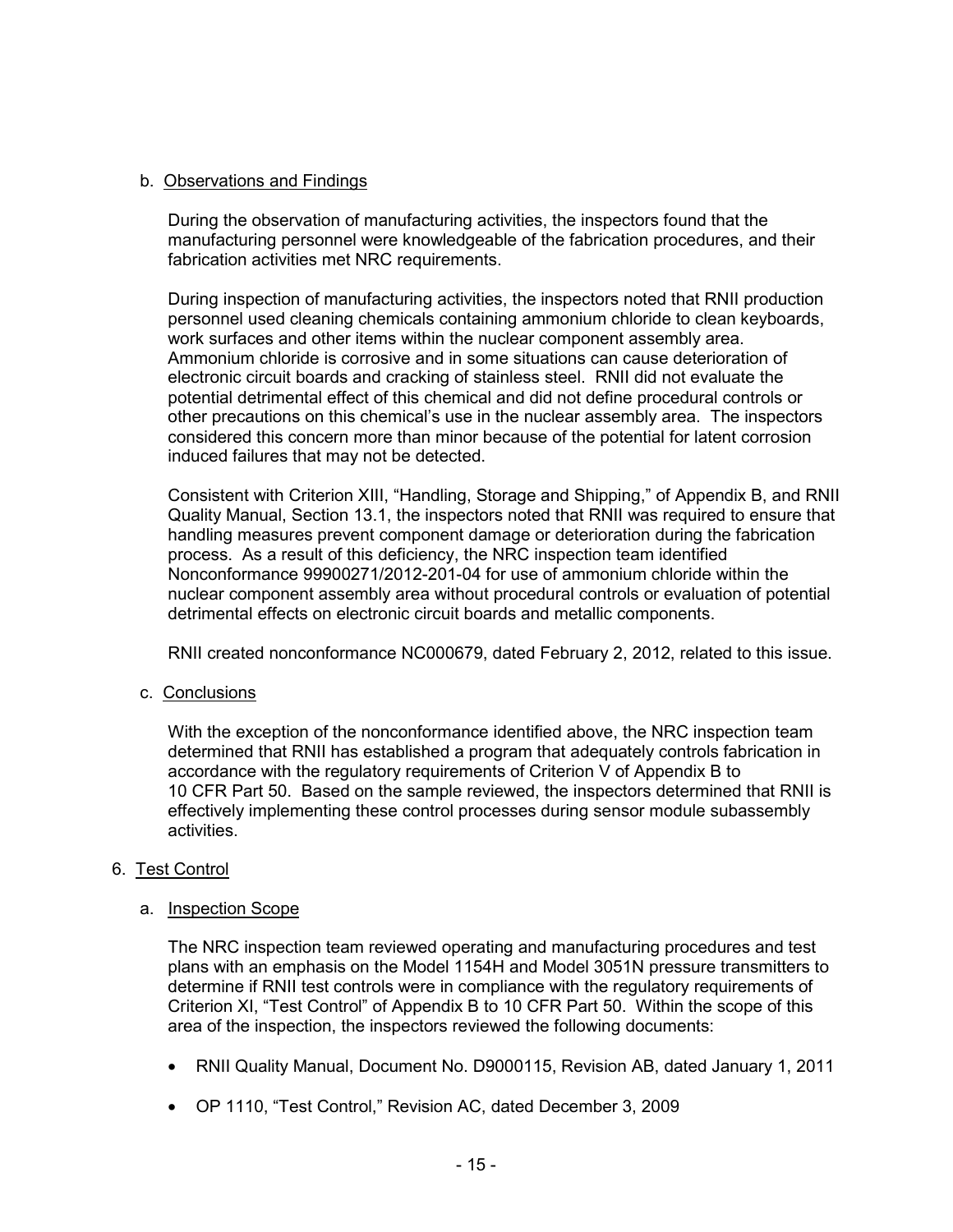- OP 1120, "Production Software Control," Revision AF, dated July 15, 2011
- OP 1210, "Metrology," Revision AE, dated January 25, 2012
- OP 1410, "Inspection, Test and Operating Status," Revision AD, dated January 19, 2012
- "Temperature Coefficient Test System Validation Plan and Approval," dated June 3, 2008
- Manufacturing Procedure No. 01152-3067, "Temp Comp Procedure," Revision AM, dated May 23, 2011
- Manufacturing Procedure No. 01154-3443, "Temp Coefficient Test," Revision AK, dated August 11, 2011

Additionally the inspectors reviewed the following in-process test activities to verify implementation of test controls:

- Nuclear Traveler T01154-0004, Sensor Module Serial No. 4773745
- Nuclear Traveler T01154-0004, Sensor Module Serial No. 4777761
- Temp Comp Datasheet, Run 7, Sensor Module Serial No. 4773745, dated February 2, 2012
- Temp Comp Datasheet, Run 5, Sensor Module Serial No. 4777761, dated February 2, 2012
- Travel Card, "Model 1152," Revision December 12, 2011, Transmitter Serial No. JNQ0002984

# b. Observations and Findings

The NRC inspection team observed and interviewed RNII manufacturing personnel during sensor module Temp Comp testing and the Model 1152 final assembly Temp Coefficient Test, and compared the observed testing activities to the related procedures. The Model 1152 final assembly Temp Coefficient Test was observed because it was on the work schedule and was considered representative of similar tests for the Model 1154H. The inspectors found that the manufacturing personnel were knowledgeable of the testing procedures and their testing activities appropriately implemented RNII test control requirements. The inspectors noted that both tests were software controlled with software derived pass/fail criteria (minimal personnel interpretation).

The inspectors evaluated the Model 1154H pressure transmitter specification for temperature induced inaccuracies through the various subassembly and final component tests (see Section 8 for additional information on the accuracy basis portion of the inspection). The inspectors learned that the final assembly Temp Coefficient Test was a software driven test program that directly measured the specification and provided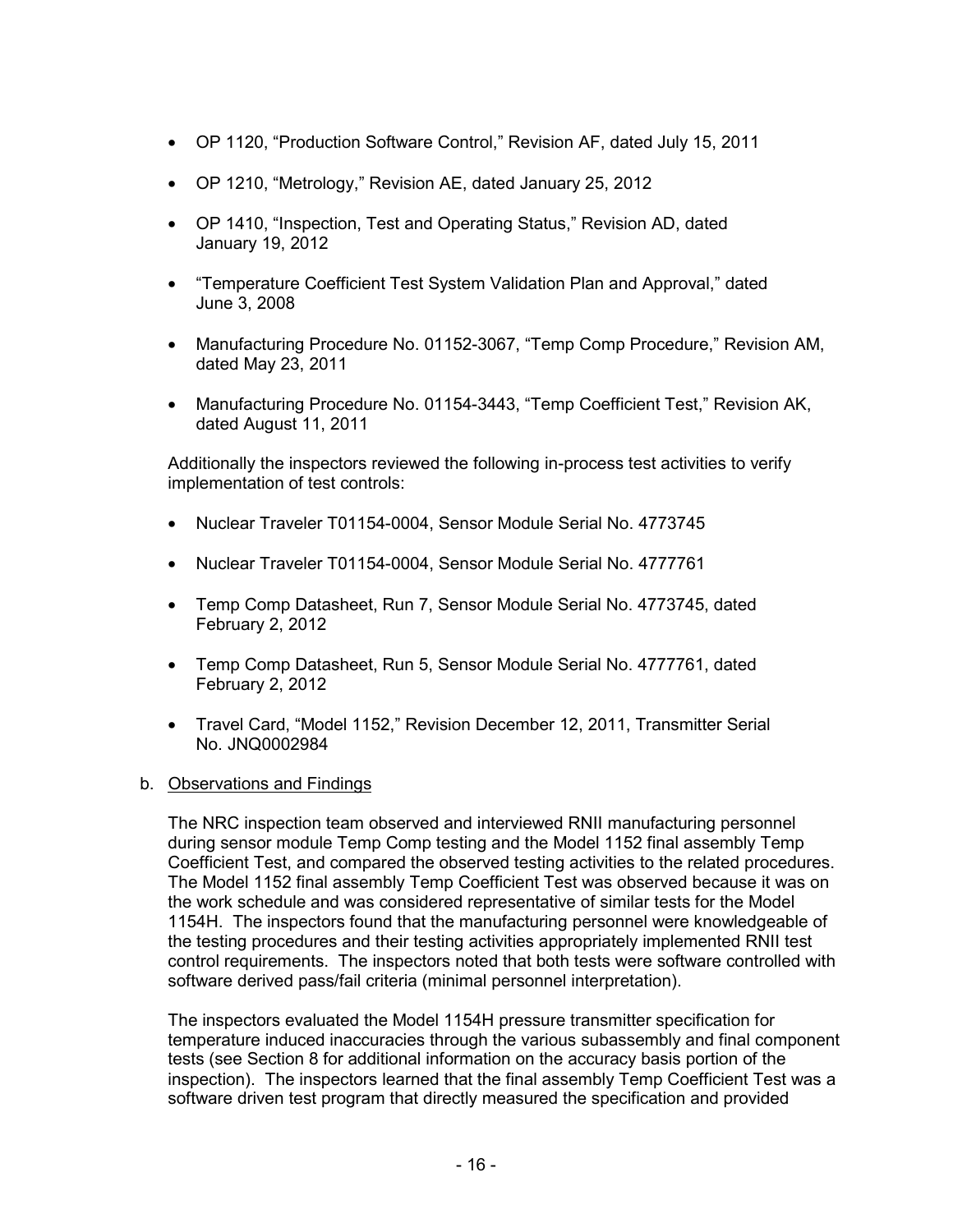pass/fail indications to test personnel (minimal personnel interpretation). The inspectors also noted the Temperature Coefficient Test System Validation Plan documented the basis for the temperature coefficient test and the initial test case validation. The inspectors found that the manufacturing personnel followed control procedures during the observed testing. However, the inspectors found software programmatic deficiencies related to the software used during transmitter testing observations. Specifically, the NRC inspection team identified Nonconformance 99900271/2012-201-02, in part, because the software requirements document used for temperature coefficient testing did not have the required reviews and approvals and software requirements were not traceable to the test plan for software design verification. Section 3 (Software Design Control) provides a detailed discussion of this deficiency.

# c. Conclusions

With the exception of the software design control deficiency included with Nonconformance 99900271/2012-201-03, the NRC inspection team concluded that RNII is effectively implementing its test control program consistent with the requirements of Criterion XI of Appendix B to 10 CFR Part 50. Based on the sample reviewed, the inspectors determined that RNII is effectively implementing these control processes during sensor module Temp Comp testing and the Model 1152 final assembly Temp Coefficient Test. Additionally, the inspectors determined that the Model 1154H pressure transmitter specification related to inaccuracies induced by operating temperature changes was appropriately controlled through the final assembly Temp Coefficient Test.

# 7. Nonconformance and Corrective Action

# a. Inspection Scope

The NRC inspection team reviewed several nonconformance and corrective action documents with an emphasis on the 1154H and 3051N pressure transmitter product lines to verify that procedures have been established and implemented for controlling materials, parts or components that do not conform to the requirements of Criterion XV, "Nonconforming Materials, Parts or Components," of Appendix B, to 10 CFR Part 50, and correcting conditions adverse to quality in accordance with Criterion XVI, "Corrective Action," of Appendix B to 10 CFR Part 50. Also, the NRC inspection team interviewed RNII personnel to determine that they were implementing procedures in accordance with the above requirements. Within the scope of this area the NRC inspection team reviewed the following documents:

- OP 1510, "Nonconforming Material Control," Revision AG, dated April 28, 2011
- OP 0730, "Receiving Inspection," Revision AF, dated January 25, 2012
- OP 1610, "Corrective Action," Revision AF, dated February 2, 2010
- OP 1620, "Implementation 10 CFR Part 21," Revision AG, dated October 22, 2010
- QA-1620-1, "Additional Part 21 Notifications," Revision AC, dated June 3, 2010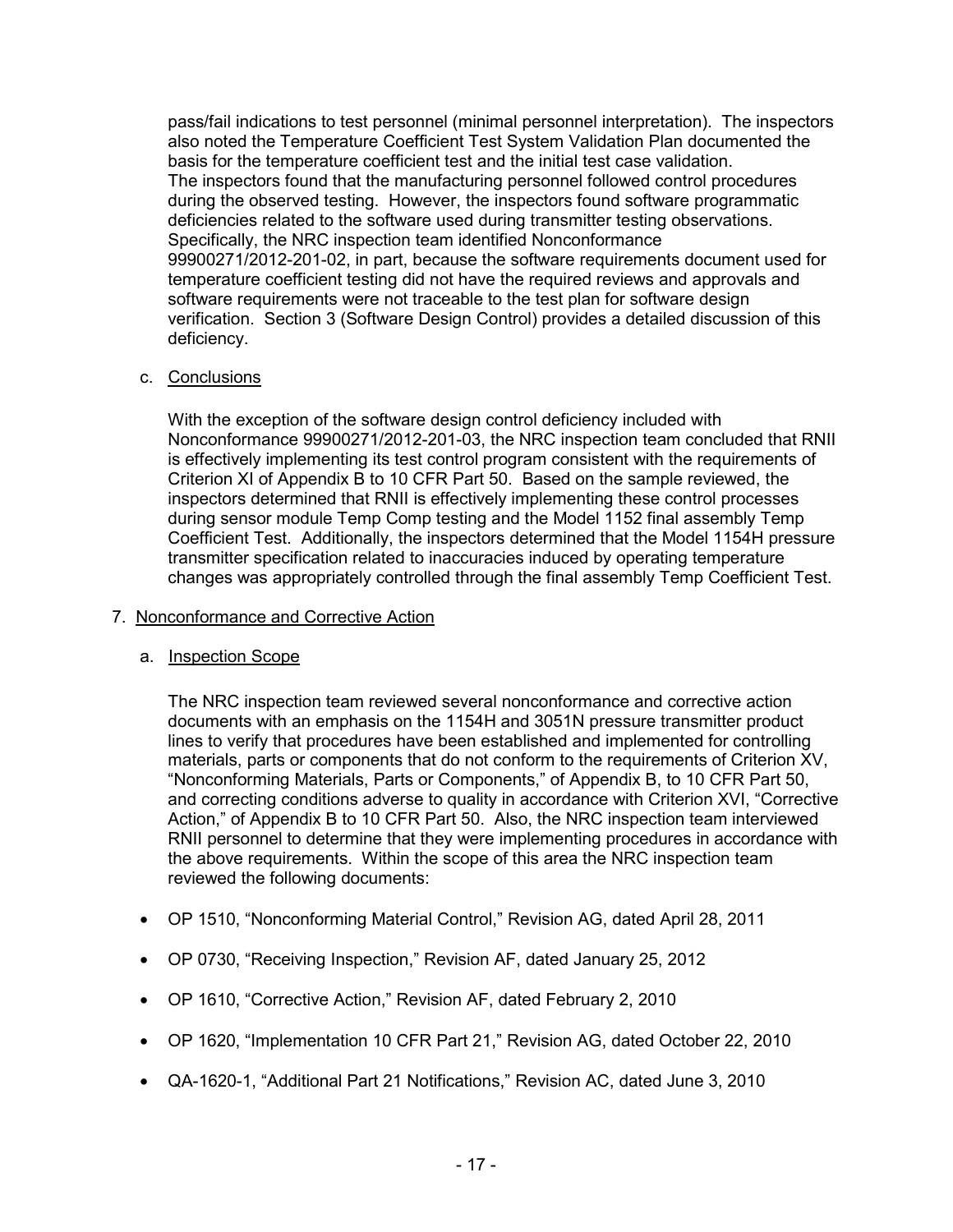- QA-1510-2, "Advance Deviation Request," Revision AC, dated August 2, 2010
- MR-23739, dated January 31, 2012
- MR-23575, dated January 16, 2012
- MR-23479, dated January 7, 2012
- MR-22688, dated September 29, 2011
- ADR No 014806, dated January 27, 2010
- Discrepancy Report, "Failed TempCo" (TF7116/ TF5802), dated January 12, 2010
- Discrepancy Report, "Wrong Electronic Housing Part Number Recorded on Travel and," dated November 30, 2009
- CAR SCA-2152, "Loctite Used on Heat Sink," initiated April 18, 2011
- CAR 2196, "Tepro Resistor Failures," initiated June 20, 2011
- CAR 20107031, "710 Trip Unit Resistors," initiated October 13, 2010
- b. Observations and Findings

# b1. Nonconformance

The NRC inspection team found RNII captures nonconformances in multiple formats including: Material Reviews (MR), Discrepancy Reports (DR), and Advance Deviation Requests (ADR). The inspectors reviewed a sample of MRs, DRs, and ADRs with emphasis on nonconformances associated with the 1154H or 3051N pressure transmitters. Specifically, the inspectors selected a sample of four MRs to assess the quality of receipt inspections and to evaluate dispositions of potential nonconforming materials, plus two DRs and an ADR to assess if technical discrepancies were appropriately controlled and resolved.

The inspectors noted one nonconformance was not evaluated for 10 CFR Part 21 applicability as required by regulation and RNII procedure. This deficiency is cited in NOV 99900271/2012-201-02 and is discussed in detail in Section 1 (10 CFR Part 21) of this report. No other issues of significance were noted in the area of nonconformance.

# b2. Corrective Action

The NRC inspection team found that in 2011 RNII completed a transition to a new corrective action tracking and disposition system. The legacy system uses CARs and the new system uses CAPA reports. The inspectors reviewed a sample of CARs with emphasis on corrective action reports associated with the 1154H or 3051N pressure transmitters. Specifically, the inspectors selected a sample of two corrective action documents that were tracked under the CAR system and found no issues of significance. The inspectors found a representative sample of CAPA system corrective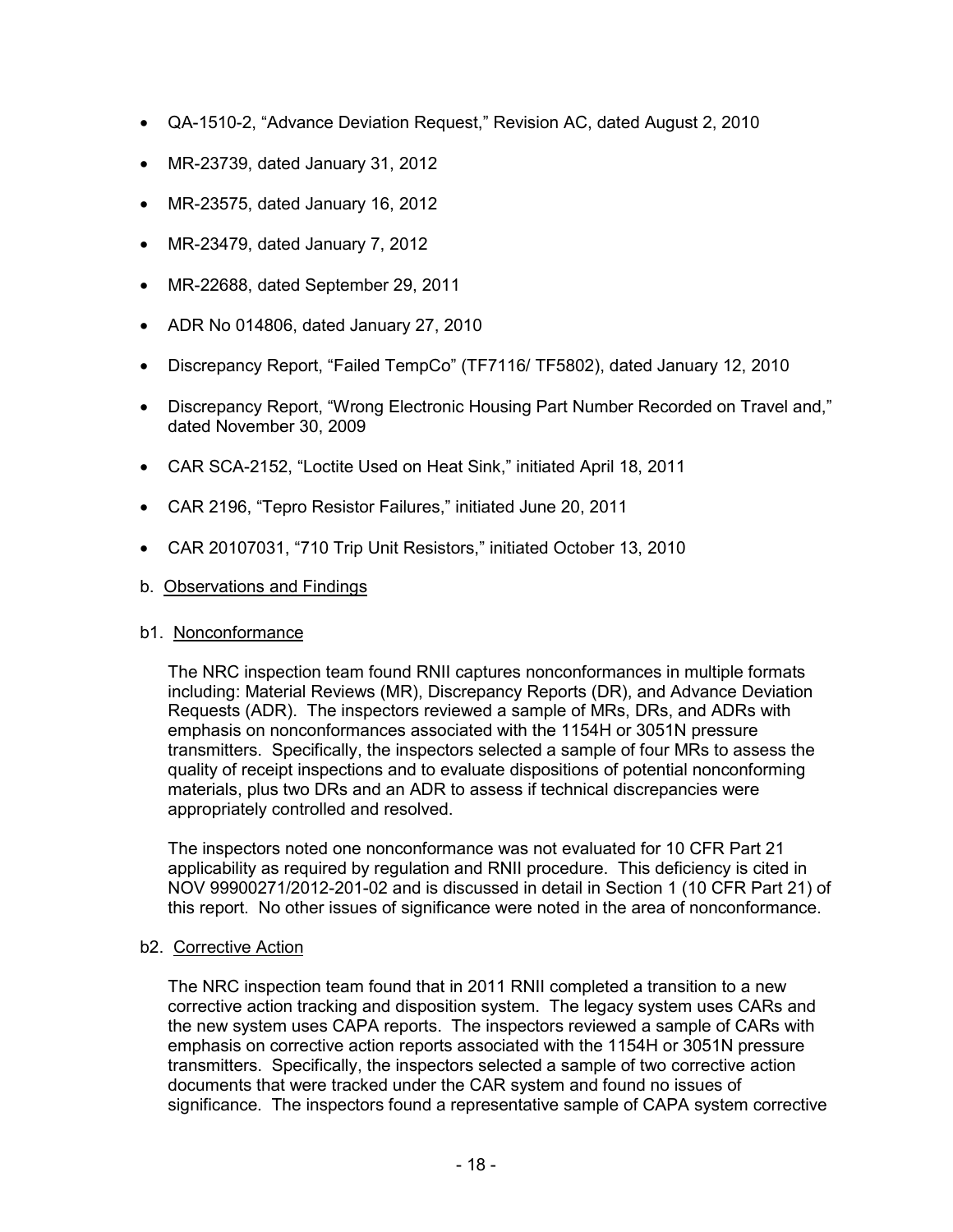action dispositions could not be selected because the new system had not been in place for a sufficient period of time.

c. Conclusions

With the exception of the failure to evaluate a nonconformance for 10 CFR Part 21 applicability associated with NOV 99900271/2012-201-02, the NRC inspection team determined, that for the samples inspected, RNII adequately implemented its procedures to control materials, parts, or components that do not conform to requirements in accordance with Criterion XV of Appendix B to 10 CFR Part 50.

The NRC inspection team was unable to assess the effectiveness of the current RNII corrective action program, because the new CAPA tracking and disposition system had not been in place for a sufficient period of time.

#### 8. Transmitter Accuracy Basis

#### a. Inspection Scope

The NRC inspection team sampled the controls and tests used by RNII to ensure the accuracy of their pressure transmitters from design through manufacture and testing. Because of its planned use in new reactor construction and current use in the operating fleet, the Model 1154H pressure transmitter was selected for inspection. Specifically, the temperature accuracy of the Model 1154H was selected as an inspected characteristic. The following documents were reviewed:

- OP 1110, "Test Control," Revision AC, dated December 3, 2009
- OP 1120, "Production Software Control," Revision AF, dated July 15, 2011
- "Temperature Coefficient Test System Validation Plan and Approval," dated June 3, 2008
- Manufacturing Procedure No. 01154-3443, "Temp Coefficient Test," Revision AK, dated August 11, 2011
- Travel Card Template, "Model 1154, Serial #JNN," Revision January 19, 2012
- Document No. D8700096, "Qualification Report for Rosemount Model 1154 series H pressure transmitter," Revision 1, dated July 7, 2000
- Catalog Document 00809-0100-4631, Rosemount 1154 Series H Reference Manual, Revision BA, dated April 2007
- Catalog Document 00813-0100-4631, Rosemount 1154 Series H Product Data Sheet, Revision BA, dated April 2007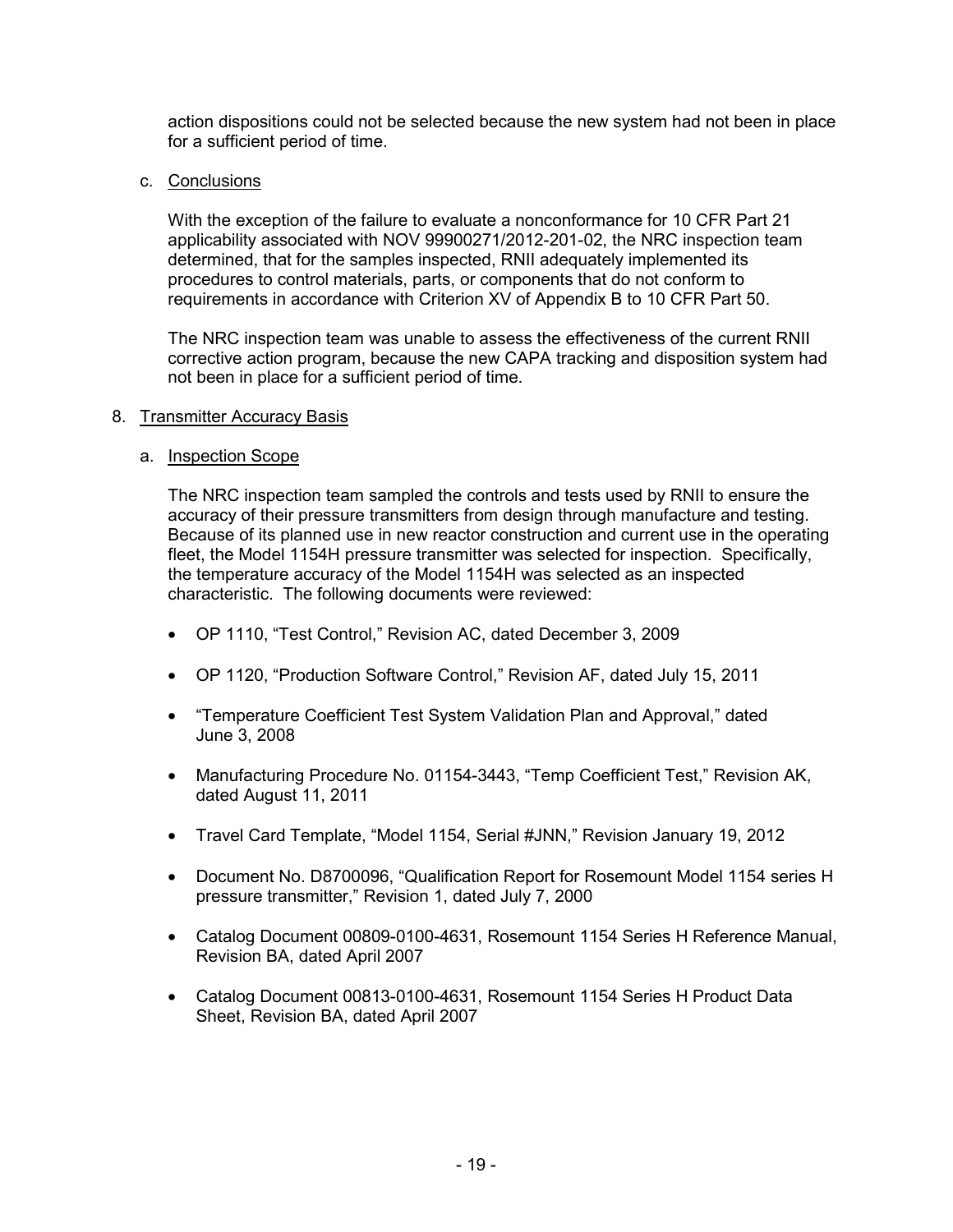# b. Observations

The inspection team noted that the RNII product catalog listed the specification for temperature effect on the Model 1154H pressure accuracy as follows: "All ranges plus or minus (0.75% of upper range limit + 0.5% span) per 100 F (55.6 C) ambient temperature change between 40 F (4.4 C) and 200 F (93.3 C)." The inspectors also learned that the final assembly temperature coefficient test used to verify this accuracy was a software-driven test that directly measured the specification. The inspection team verified this accuracy specification through design, production, and final testing, and it inspected the temperature coefficient test on a final assembled pressure transmitter.

# c. Conclusions

The NRC inspection team concluded that the temperature accuracy specification of the Model 1154H pressure transmitter was appropriately controlled. No findings of significance were identified.

# 9. Entrance and Exit Meetings

On January 30, 2012, the inspectors presented the inspection scope during an entrance meeting with Mr. Marc Bumgarner, RNII Vice President and General Manager, and other RNII personnel. On February 3, 2012, the inspectors presented the inspection results during an exit meeting with Mr. Bumgarner and other RNII personnel.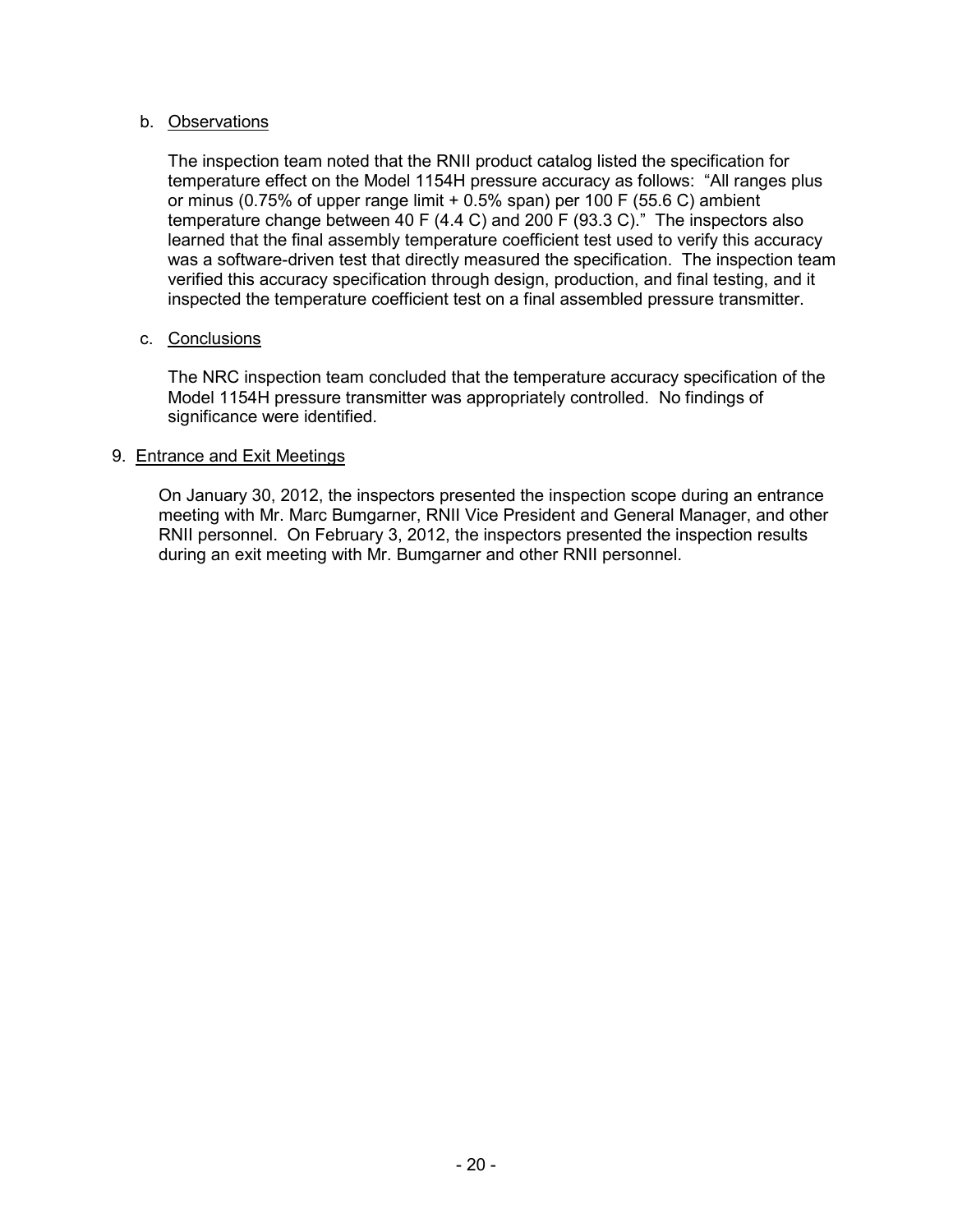# **ATTACHMENT**

# 1. PERSONS CONTACTED AND NRC STAFF INVOLVED:

| <b>Name</b>             | <b>Title</b>                                        | <b>Affiliation</b> | <b>Entrance</b> | <b>Exit</b> | <b>Interviewed</b> |
|-------------------------|-----------------------------------------------------|--------------------|-----------------|-------------|--------------------|
| Marc Bumgarner          | <b>Vice President and</b><br><b>General Manager</b> | <b>RNII</b>        | X               | X           |                    |
| Duyen Pham              | QA Manager                                          | <b>RNII</b>        | X               | X           | X.                 |
| Michele<br>McDonald     | <b>Operations Manager</b>                           | <b>RNII</b>        | X               | X           |                    |
| <b>Jeff Chivers</b>     | Director of<br>Engineering                          | <b>RNII</b>        | X               | X           | X                  |
| Nathan Schukei          | <b>Quality Engineer</b>                             | <b>RNII</b>        | X               | X           | X                  |
| Michael<br>Schaepkens   | <b>Quality Engineer</b>                             | <b>RNII</b>        | X               | X           | X                  |
| <b>Russell McDaniel</b> | Manufacturing<br><b>Systems Engineer</b>            | <b>RNII</b>        | X               | X           | X                  |
| <b>Brian Kocher</b>     | Design Engineer                                     | <b>RNII</b>        | X               | X           | X                  |
| Annie Larson            | <b>Supply Quality</b><br>Engineer                   | <b>RNII</b>        | X               | X           | X                  |
| <b>Tracy Kaluzniak</b>  | <b>Customer Care</b><br>Manager                     | <b>RNII</b>        | X               | X           |                    |
| Heidi Williams          | <b>Materials Manager</b>                            | RNII               | X               | X           |                    |
| <b>Gerard Hanson</b>    | <b>Value Chain Director</b>                         | RNII               | X               | X           |                    |
| Erin Irmiter            | Manufacturing<br><b>Systems Manager</b>             | RNII               | X               | X           |                    |
| <b>Daniel Flatten</b>   | <b>Quality Engineer</b>                             | <b>RNII</b>        | X               | X           |                    |
| <b>Brian Sofen</b>      | <b>Electrical Design</b><br>Engineer                | <b>RNII</b>        |                 |             | X                  |
| Nate Wader              | Design Engineer                                     | <b>RNII</b>        |                 |             | X                  |
| Dan Norberg             | <b>Principle Design</b><br>Engineer                 | <b>RNII</b>        |                 |             | X                  |
| Kori Reagan             | <b>Project Engineer</b>                             | <b>RNII</b>        |                 |             | X                  |
| Alex Mejorada           | Manufacturing<br>Specialist                         | <b>RNII</b>        |                 |             | X                  |
| Yai Chanthalakeo        | <b>Production Operator</b>                          | RNII               |                 |             | X                  |
| Thoa Doan               | <b>Production Operator</b>                          | <b>RNII</b>        |                 |             | X                  |
| Robert Jopp             | <b>Production Operator</b>                          | <b>RNII</b>        |                 |             | X                  |
| <b>Chris Victor</b>     | Projects Engineer                                   | <b>RNII</b>        |                 |             | X                  |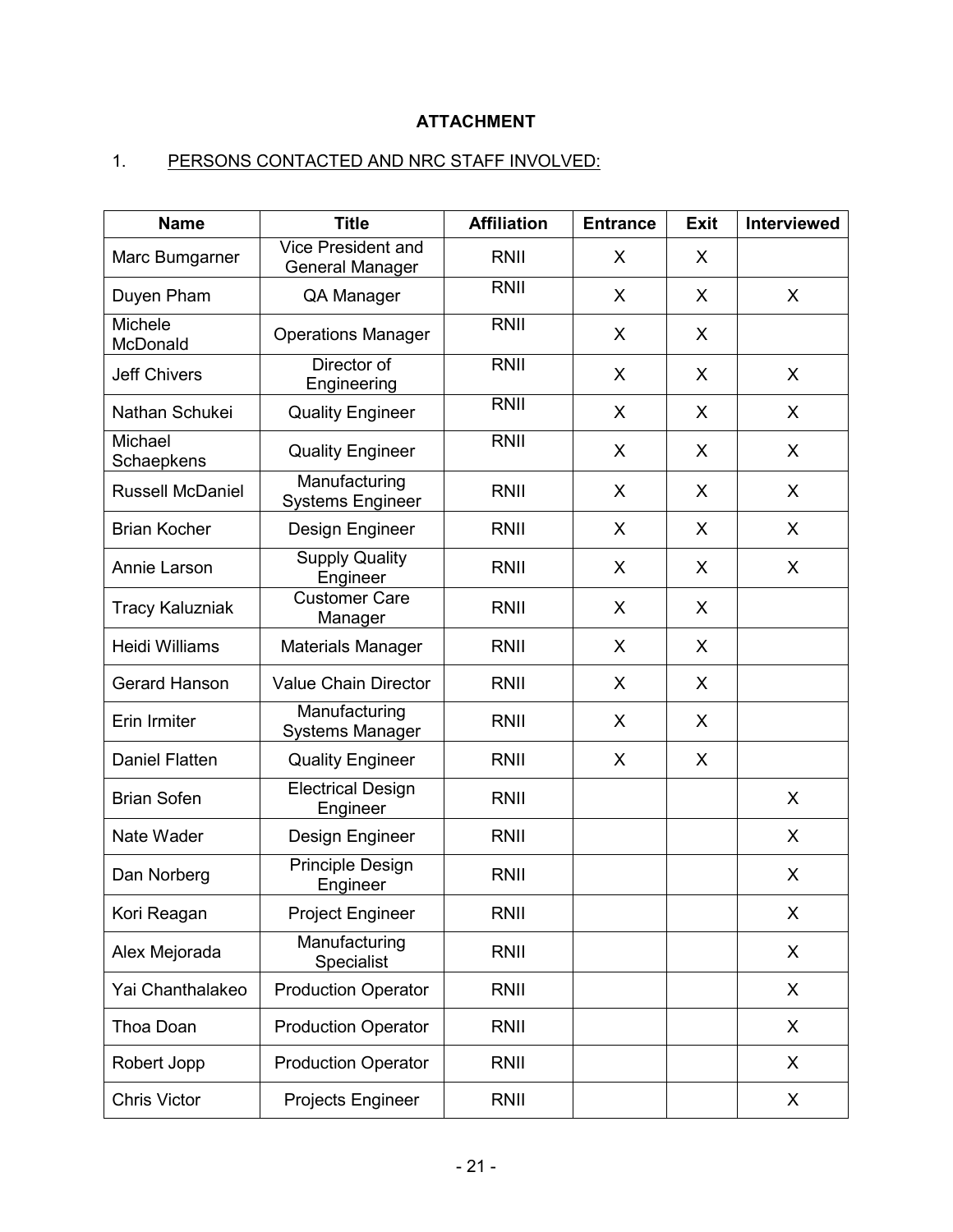| <b>Name</b>          | <b>Title</b>                            | <b>Affiliation</b> | <b>Entrance</b> | <b>Exit</b> | Interviewed |
|----------------------|-----------------------------------------|--------------------|-----------------|-------------|-------------|
| Richard<br>Rasmussen | Branch Chief, CEVB                      | <b>NRC</b>         |                 | X           |             |
| George Lipscomb      | <b>Inspection Team</b><br>Leader        | <b>NRC</b>         | X               | X           |             |
| Daniel Pasquale      | <b>Inspection Team</b><br><b>Member</b> | <b>NRC</b>         | X               | X           |             |
| Eugene Huang         | <b>Inspection Team</b><br>Member        | <b>NRC</b>         | X               | X           |             |
| Louis Dumont         | <b>Inspection Team</b><br>Member        | <b>NRC</b>         | X               | X           |             |
| <b>Brent Clarke</b>  | <b>Inspection Team</b><br>Member        | <b>NRC</b>         | х               | X           |             |

# 2. **INSPECTION PROCEDURES USED:**

IP 36100, "Inspection of 10 CFR Parts 21 and 50.55(e) Programs for Reporting Defects and Noncompliance"

IP 43002, "Routine Inspections of Nuclear Vendors"

IP 43004, "Inspection of Commercial-Grade Dedication Programs"

# 3. ITEMS OPENED, CLOSED, AND DISCUSSED :

| Item Number          | <b>Status</b> | Type       | Description            |
|----------------------|---------------|------------|------------------------|
| 99900271/2012-201-01 | Opened        | <b>NOV</b> | 10 CFR 21.21(a)        |
| 99900271/2012-201-02 | Opened        | <b>NOV</b> | 10 CFR 21.21(a)        |
| 99900271/2012-201-03 | Opened        | <b>NON</b> | App. B, Criterion III  |
| 99900271/2012-201-04 | Opened        | <b>NON</b> | App. B, Criterion XIII |